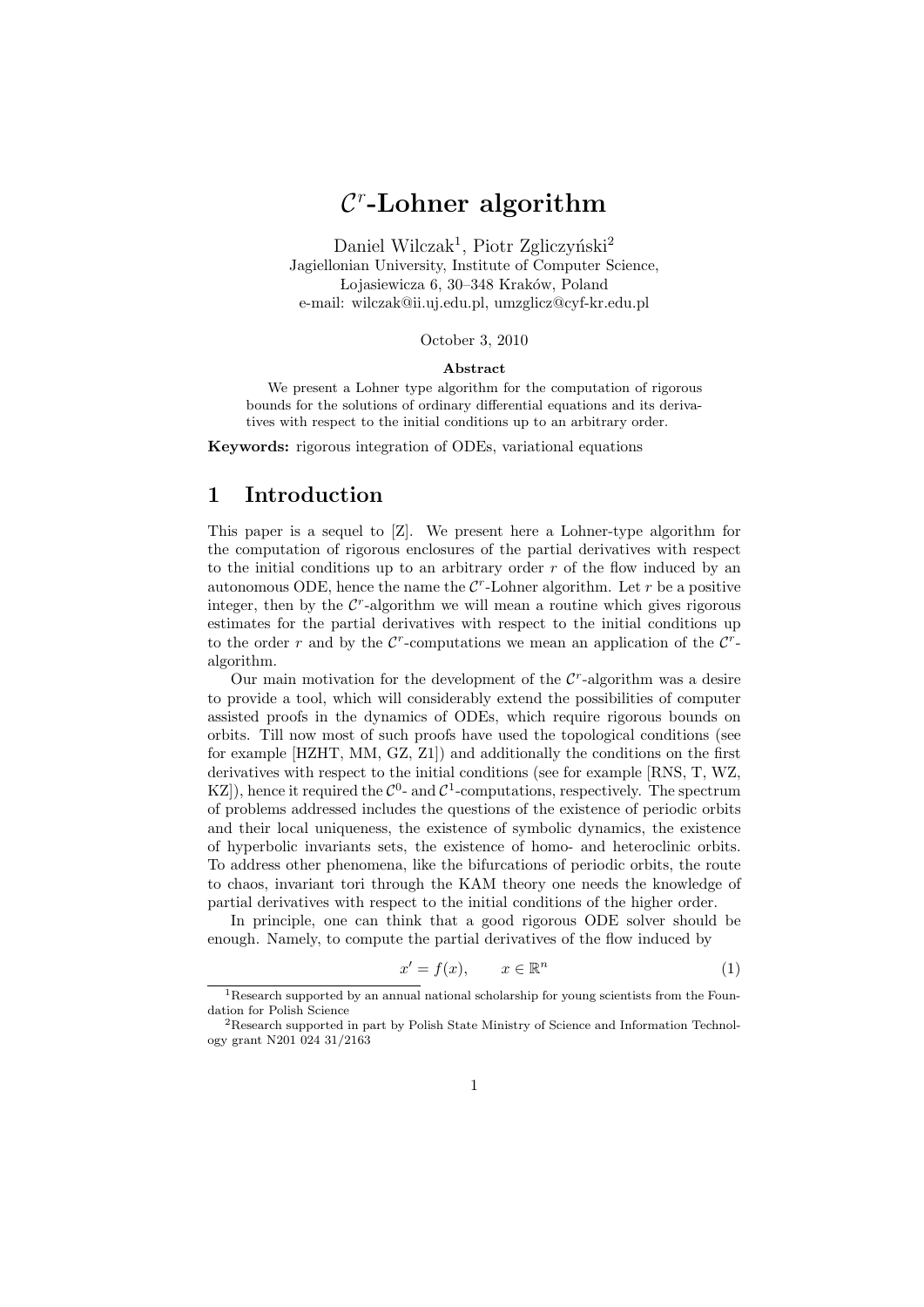it is enough to rigorously integrate the system of variational equations obtained by the formal differentiation of (1) with respect to the initial conditions. For example for  $r = 2$  we have the following system

$$
x' = f(x), \tag{2}
$$

$$
\frac{d}{dt}V_{ij}(t) = \sum_{s=1}^{n} \frac{\partial f_i}{\partial x_s}(x)V_{sj}(t),
$$
\n(3)

$$
\frac{d}{dt}H_{ijk}(t) = \sum_{s,r=1}^{n} \frac{\partial^2 f_i}{\partial x_s \partial x_r}(x) V_{rk}(t) V_{sj}(t) + \sum_{s=1}^{n} \frac{\partial f_i}{\partial x_s}(x) H_{sjk}(x), \quad (4)
$$

with the initial conditions

$$
x(0) = x_0
$$
,  $V(0) = \text{Id}$ ,  $H_{ijk}(0) = 0$ ,  $i, j, k = 1,..., n$ . (5)

It is well known that if by  $\varphi(t, x_0)$  we denote the (local) flow induced by (1), then

$$
\frac{\partial \varphi_i}{\partial x_j}(t, x_0) = V_{i,j}(t),
$$

$$
\frac{\partial^2 \varphi_i}{\partial x_j \partial x_k}(t, x_0) = H_{ijk}(t).
$$

Analogous statements are true for the higher order partial derivatives with respect to the initial conditions.

**Remark 1** *The variational equations up to an arbitrary order might be generated automatically by means of the automatic differentiation [G, Ra]. The main reason for which we discuss in this paper an explicit compact formula for the equations of variations (see (3,4) and Section 2) is to explain a method for the generation of the rough enclosure for the solution of higher order variational equations. In the practical implementation the use of any compact formulas for variational equations can be avoided.*

It turns out that a straightforward application of any rigorous ODE solver to the system of variational equations  $(2-4)$  is very inefficient. Namely, it totally ignores the structure of the system and sometimes it leads to a very poor performance and unnecessary long computation times (see Section 3.1 for more discussion and Section 7 for results of our tests).

Our algorithm is a modification of the Lohner algorithm [Lo], which takes into account the structure of variational equations (2–4). Basically it consists of the Taylor method, a heuristic routine for a priori bounds for the solution of (2–4) during a time step and a Lohner-type control of the wrapping effect, which is done separately for *x* and the partial derivatives with respect to the initial conditions (the variables  $V$  and  $H$  in  $(3,4)$ ).

The proposed algorithm has been already successfully applied to several problems. In [KWZ] a computer assisted proof of the existence of the cocooning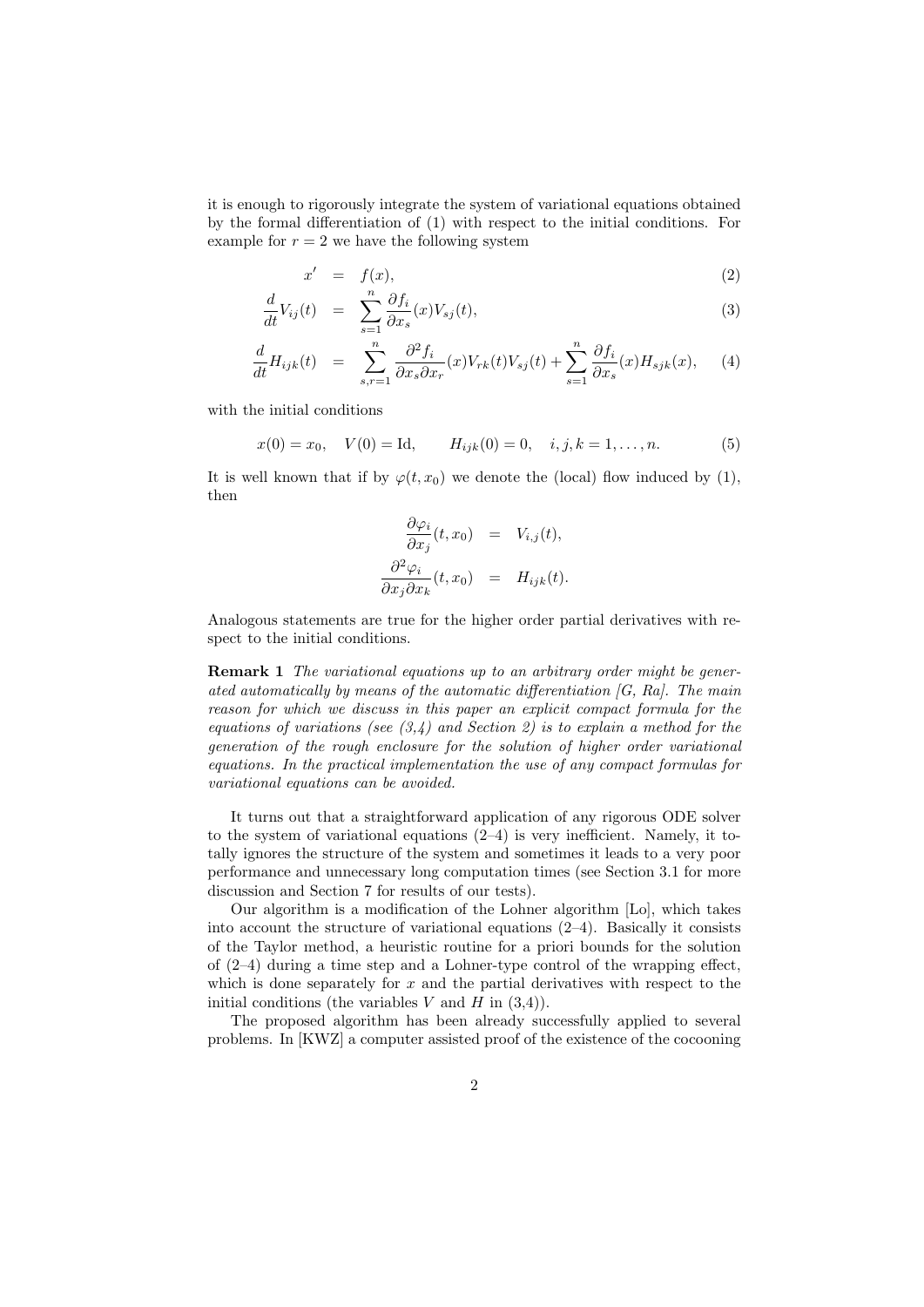cascade of heteroclinic tangencies for the Michelson system [Mi] was given. This proof required the  $\mathcal{C}^2$  computations. That time we had a special implementation of the  $\mathcal{C}^2$  algorithm, only.

In [WZ2] the method for proving the existence of quadratic homoclinic tangencies for maps is proposed. An application of the method to a Poincaré map for forced–damped pendulum system required  $\mathcal{C}^2$  computations. In [WZ3] an application of the  $\mathcal{C}^3$  algorithm to rigorous verification of period doubling bifurcations for the Rössler system  $[R]$  is presented.

In [Wi]  $\mathcal{C}^3$  and  $\mathcal{C}^5$  computations were used to prove the existence of invariant tori around some elliptic periodic orbits for hamiltonian and reversible systems. The approach based on the classical KAM theorem for twist maps on the plane.

We believe, the proposed algorithm has a wide spectrum of other applications.

# 2 Faá di Bruno formula.

To effectively deal with the formulas involving the partial derivatives of the composition of maps we will use extensively a notation of multiindices, multipointers and submultipointers throughout the paper. In particular, when used, the variational equations can be written in a compact form.

#### **2.1 Multiindices**

By N we will denote the set of nonnegative integers, i.e.  $\mathbb{N} = \{0, 1, 2, \ldots\}$ .

**Definition 2** *An element*  $\tau \in \mathbb{N}^n$  *will be called a* multiindex.

For a sequence  $\alpha = (\alpha_1, \ldots, \alpha_n) \in \mathbb{N}^n$  and a vector  $x = (x_1, \ldots, x_n) \in \mathbb{R}^n$  we set

- 1.  $|\alpha| = \alpha_1 + \cdots + \alpha_n$
- 2.  $\alpha! = \alpha_1 \cdot \alpha_2 \cdots \alpha_n$
- 3.  $x^{\alpha} = (x_1^{\alpha_1}, \dots, x_n^{\alpha_n}).$

By  $e_i^n \in \mathbb{N}^n$  we will denote

$$
e_i^n = (0, 0, \dots, 0, \overbrace{1}^i, 0, \dots, 0, 0).
$$

We will drop the index  $n$  (the dimension) in the symbol  $e_i^n$  when it is obvious from the context.

Put  $\mathbb{N}_p^n := \{a \in \mathbb{N}^n : |a| = p\}$ . For  $\delta = (\delta_1, \dots, \delta_k) \in \mathbb{N}^{n_1} \times \dots \times \mathbb{N}^{n_k}$  we set

$$
|\delta| = \sum_{i=1}^k |\delta_i|.
$$

Let  $f = (f_1, \ldots, f_m) : \mathbb{R}^n \to \mathbb{R}^m$  be sufficiently smooth. For  $\alpha \in \mathbb{N}^n$  we set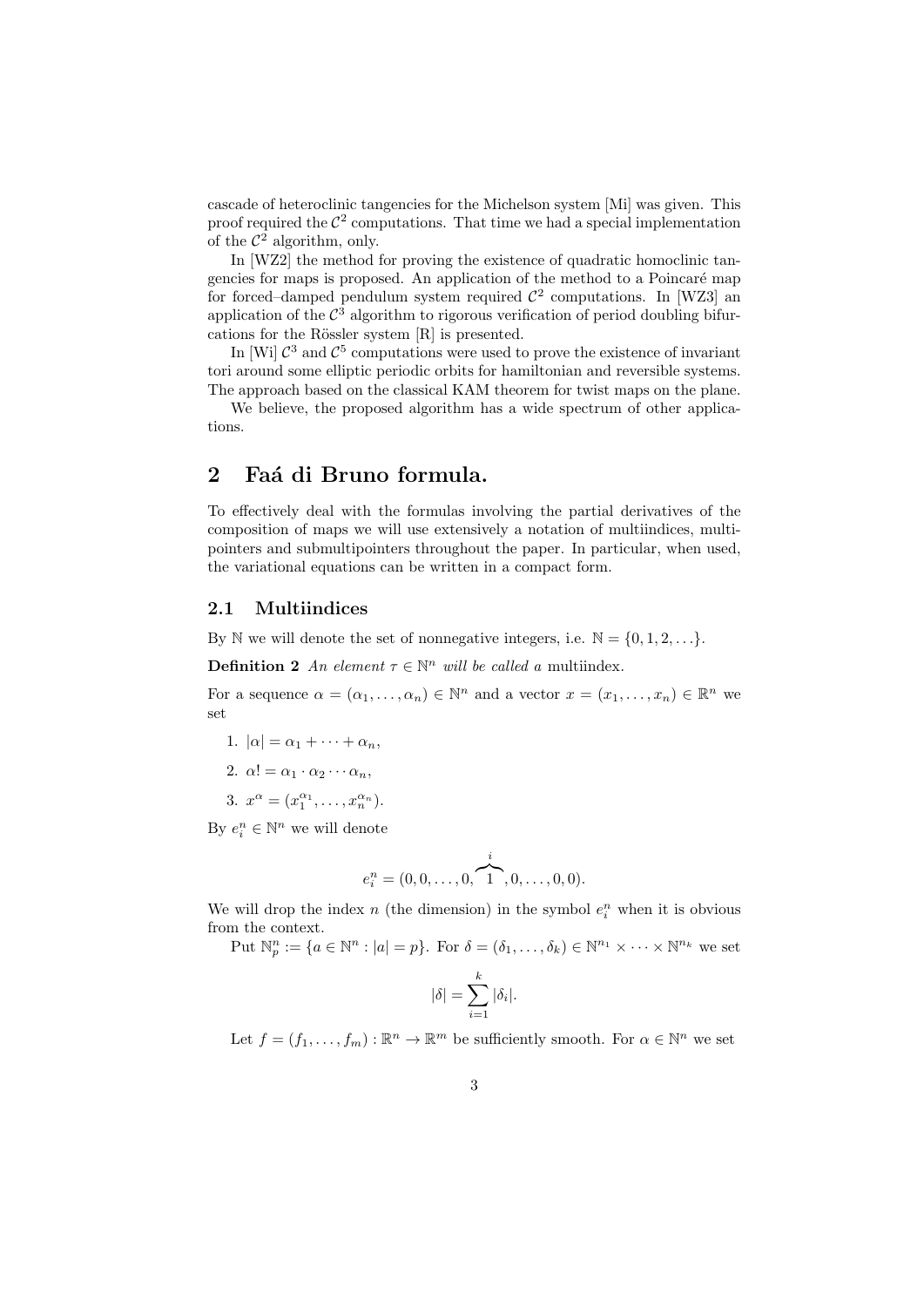1. 
$$
D^{\alpha} f_i = \frac{\partial^{|\alpha|} f_i}{\partial x_1^{\alpha_1} \cdots \partial x_n^{\alpha_n}},
$$
  
2.  $D^{\alpha} f = (D^{\alpha} f_1, D^{\alpha} f_2, \dots, D^{\alpha} f_m).$ 

For a function  $f: \mathbb{R} \times \mathbb{R}^n \to \mathbb{R}^n$  by  $D^{\alpha} f_i(t, x)$  we will denote  $D^{\alpha} f_i(t, \cdot)(x)$  and similarly

$$
D^{\alpha} f(t, x) = (D^{\alpha} f_1(t, x), \dots, D^{\alpha} f_n(t, x)).
$$

This convention means that  $D^{\alpha}$  always acts on *x*-variables.

#### **2.2 Multipointers**

For a fixed  $n > 0$  and  $p > 0$  we define

$$
\mathcal{N}_p^n = \{ (a_1, a_2, \dots, a_p) \in \mathbb{N}^p : 1 \le a_1 \le \dots \le a_p \le n \},
$$
  

$$
\mathcal{N} = \mathcal{N}^n = \bigcup_{p=1}^{\infty} \mathcal{N}_p^n
$$

**Definition 3** An element of  $\mathcal{N}^n$  will be called a multipointer.

**Remark 4** *A function*

$$
\Lambda: \mathcal{N}_p^n \ni (a_1, \dots, a_p) \to \sum_{i=1}^p e_{a_i}^n \in \mathbb{N}_p^n \tag{6}
$$

*is a bijection.*

Let  $f = (f_1, \ldots, f_m) : \mathbb{R}^n \to \mathbb{R}^m$  be a sufficiently smooth. For  $a \in \mathcal{N}_p^n$  we set

1. 
$$
D_a f_i = \frac{\partial^p f_i}{\partial x_{a_1} \dots \partial x_{a_p}},
$$

2.  $D_a f = (D_a f_1, \ldots, D_a f_m).$ 

For a function  $f: \mathbb{R} \times \mathbb{R}^n \to \mathbb{R}^n$  by  $D_a f_i(t, x)$  we will denote  $D_a f_i(t, \cdot)(x)$ . In the light of the above notations  $D_{\alpha} f = D^{\Lambda(\alpha)} f$ .

For  $a = (a_1, a_2, \ldots, a_n) \in \mathbb{N}_p^n$  and  $b = (b_1, b_2, \ldots, b_n) \in \mathbb{N}_q^n$  we define

$$
a + b = (a_1 + b_1, \dots, a_n + b_n) \in \mathbb{N}_{p+q}^n.
$$

For  $\alpha \in \mathcal{N}_p^n$  and  $\beta \in \mathcal{N}_q^n$  we define

$$
\alpha + \beta = \Lambda^{-1} \left( \Lambda(\alpha) + \Lambda(\beta) \right) \in \mathcal{N}_{p+q}^n.
$$

By *≤* we will denote a linear order (the lexicographical order) in *N* defined in the following way. For  $a \in \mathcal{N}_p^n$  and  $b \in \mathcal{N}_q^n$ 

$$
(a \le b) \Longleftrightarrow \begin{cases} \text{either } \exists i, i \le p, i \le q, a_i < b_i \text{ and } a_j = b_j \text{ for } j < i \\ \text{or } p \le q \text{ and } a_i = b_i \text{ for } i = 1, \dots, p. \end{cases} \tag{7}
$$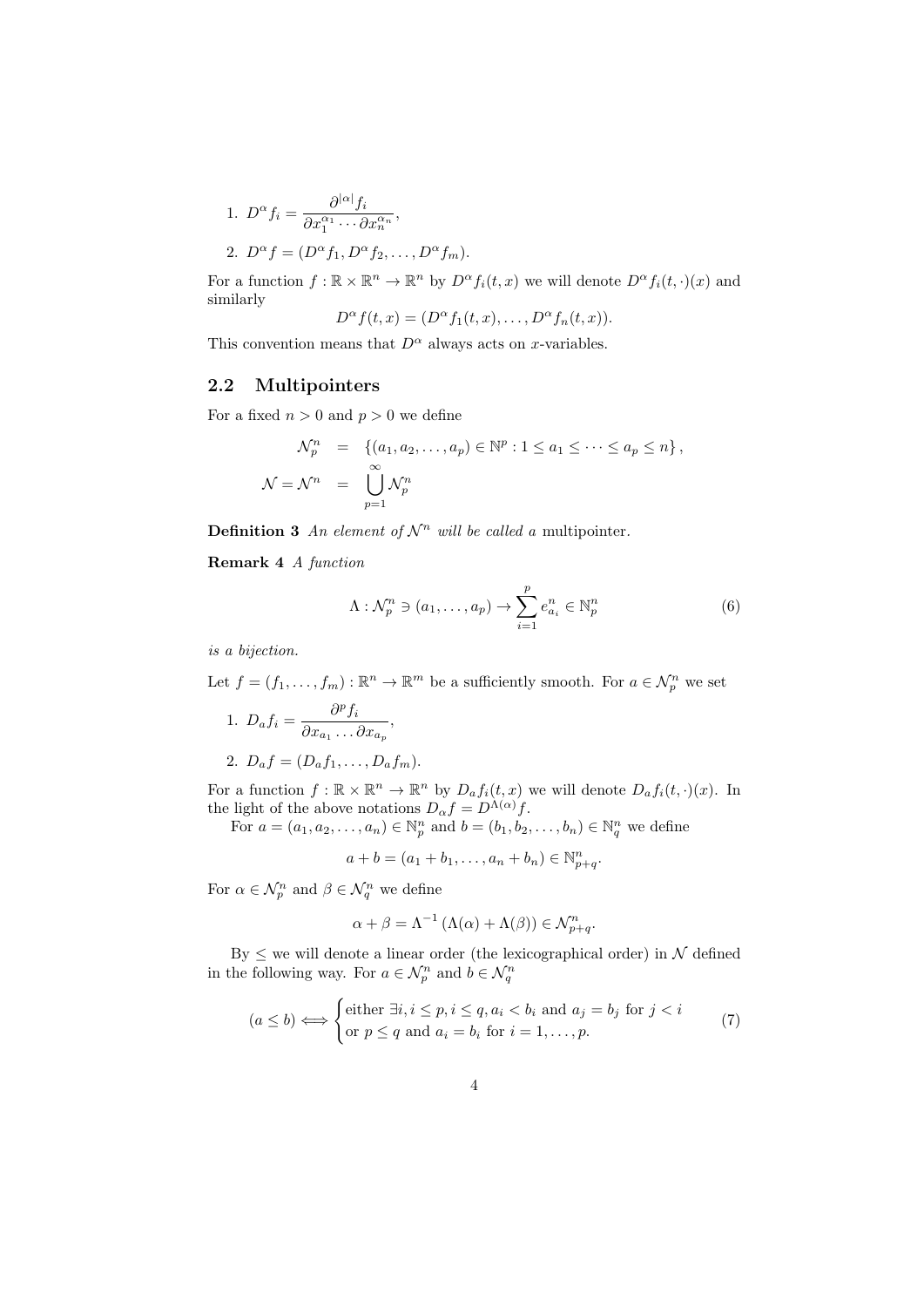**Definition 5** *For*  $k \leq p$  *we set* 

$$
\mathcal{N}^p(k) := \{ (\delta_1, \ldots, \delta_k) \in (\mathcal{N}^p)^k : \delta_1 \leq \cdots \leq \delta_k, \delta_1 + \cdots + \delta_k = (1, 2, \ldots, p) \}. \tag{8}
$$

We will use  $\mathcal{N}^p(k)$  extensively in the next section. Its will be used to label terms in  $D^{\alpha} f_i(\varphi(t, x))$ . Observe that for  $p > 0$ 

$$
\mathcal{N}^p(1) = \{(1, 2, \dots, p)\},\
$$

$$
\mathcal{N}^p(p) = \{((1), (2), \dots, (p))\}.
$$

One can construct all elements of  $\mathcal{N}^p(k)$  using the following recursive procedure. From the definition of  $\mathcal{N}^p(k)$  it follows that if  $(\delta_1, \ldots, \delta_{m-1}) \in \mathcal{N}^{p-1}(m-1)$ then  $(\delta_1, \ldots, \delta_{m-1}, p) \in \mathcal{N}^p(m)$  (notice that order is preserved). Similarly, if  $(\delta_1, \ldots, \delta_m) \in \mathcal{N}^{p-1}(m)$  then

$$
(\delta_1,\ldots,\delta_{s-1},\delta_s+(p),\delta_{s+1},\ldots,\delta_m)\in\mathcal{N}^p(m)
$$

and again order of elements is preserved. Hence, for  $p > 2$  and  $1 < k < p$  we have  $\mathcal{N}^p(k) = A \cup B$  where

$$
A = \{ (\delta_1, \dots, \delta_{k-1}, (p)) : (\delta_1, \dots, \delta_{k-1}) \in \mathcal{N}^{p-1}(k-1) \},
$$
  
\n
$$
B = \bigcup_{s=1}^k \{ (\delta_1, \dots, \delta_{s-1}, \delta_s + (p), \delta_{s+1}, \dots, \delta_k) : (\delta_1, \dots, \delta_k) \in \mathcal{N}^{p-1}(k) \}
$$
\n
$$
(9)
$$

and the sets *A* and *B* are disjoint.

Another way to generate all elements of  $\mathcal{N}^p(k)$  can be described as follows

- decompose the set  $\{1, 2, \ldots, p\}$  into *k* nonempty and disjoints sets  $\Delta_i$ ,  $i=1,\ldots,k,$
- we sort each  $\Delta_i$  and permute  $\Delta_i$ 's to obtain  $\min(\Delta_1) < \min(\Delta_2) < \cdots <$  $min(\Delta_k)$ ,
- we define  $\delta_i$  to be an ordered set consisting of all elements of  $\Delta_i$  for  $i = 1, \ldots, k.$

**Definition 6** For an arbitrary  $a \in \mathcal{N}_p^n$  and  $\delta \in \mathcal{N}_k^p$  such that  $k \leq p$  we define a submultipointer  $a_{\delta} \in \mathcal{N}_k^n$  by  $(a_{\delta})_i = a_{\delta_i}$  for  $i = 1, \ldots, k$ , which can be expressed *using* Λ *as follows*

$$
a_{\delta} := \Lambda^{-1} \left( \sum_{i=1}^{k} e_{a_{\delta_i}}^n \right) \in \mathcal{N}_k^n.
$$

#### **2.3 The variational equations**

Consider an ODE  $x' = f(x)$  where  $f$  is  $C^{K+1}$ . Let  $\varphi : D \subset \mathbb{R} \times \mathbb{R}^n \to \mathbb{R}^n$  be a local dynamical system induced by  $x' = f(x)$ . It is well known, that  $\varphi \in \mathcal{C}^K$ and one can derive the equations for partial derivatives of  $\varphi$  by differentiating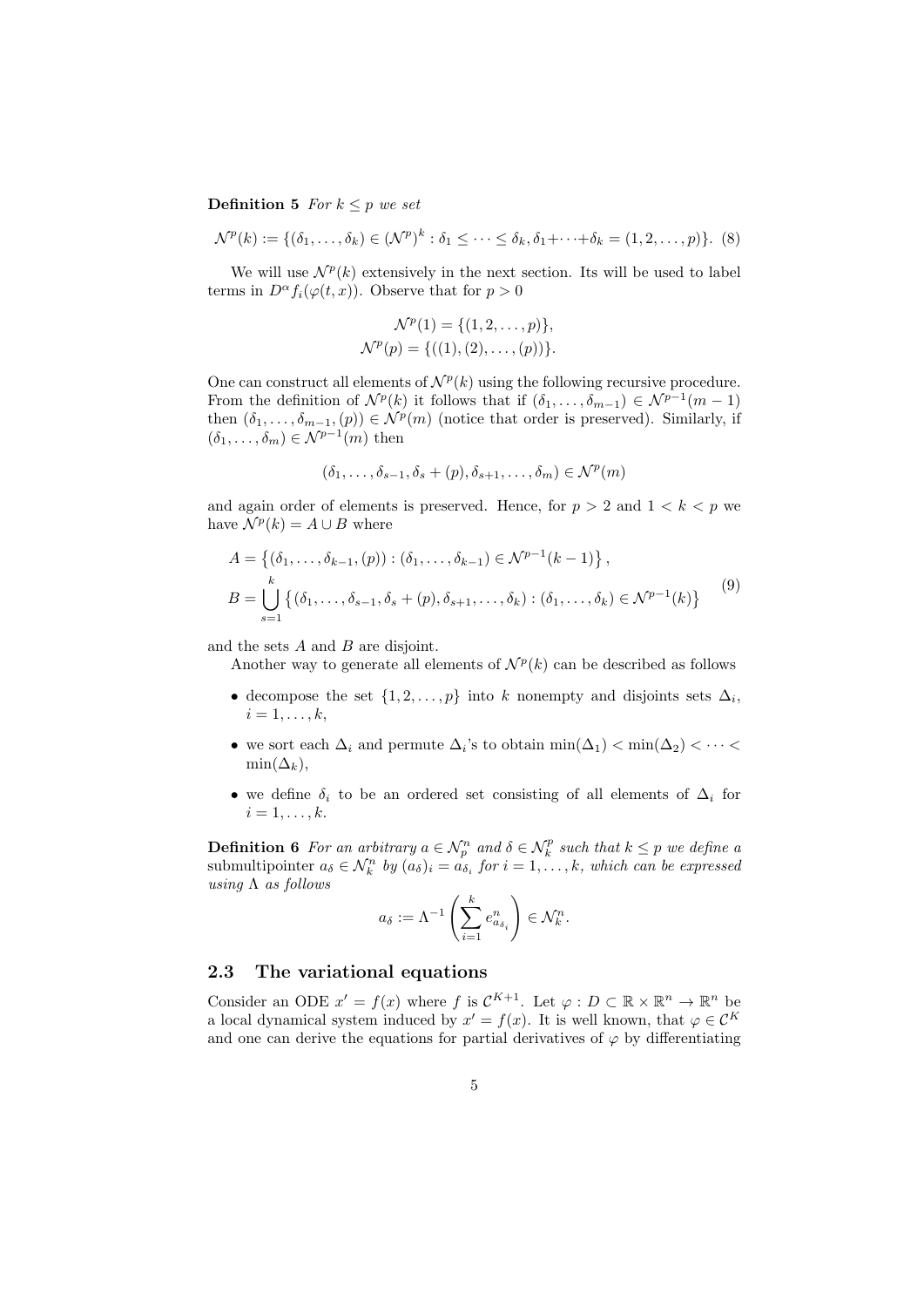equation  $\frac{\partial \varphi}{\partial t}(t, x) = f(\varphi(t, x))$  with respect to the initial condition *x*. As a result we obtain a system of so-called equations for variations, the size of which depends on the order *r* of the partial derivatives we intend to compute. An example of such system for  $r = 2$  is given by  $(2-4)$  with the initial conditions given by (5).

The equations for the higher order partial derivatives written in a compact form using multipointers and multiindices are given by the Fa $\acute{a}$  di Bruno formula.

Lemma 7 ([H], Faá di Bruno formula) For any p-times continuously dif*ferentiable functions*  $f, g : \mathbb{R}^n \to \mathbb{R}^n$  *and*  $a \in \mathcal{N}_p^n$  *we have* 

$$
D_a(f \circ g) = \sum_{k=1}^p \sum_{i_1, \dots, i_k=1}^n (D^{e_{i_1} + \dots + e_{i_k}} f_i) \circ g \sum_{(\delta_1, \dots, \delta_k) \in \mathcal{N}^p(k)} \prod_{j=1}^k D_{a_{\delta_j}} g_{i_j}.
$$
 (10)

**Proof:** In the proof the functions  $D^{e_{i_1}+\cdots+e_{i_k}}f_i$  are always evaluated at  $q(x)$ , and various partial derivatives of *q* are always evaluated at *x*, therefore the arguments will be always dropped to simplify formulae.

Put  $F = f \circ g$ . We prove the lemma by induction on  $p = |a|$ . If  $p = 1$  then  $a = (c)$  for some  $c \in \{1, \ldots, n\}$  and (15) becomes

$$
D_{(c)}F = \sum_{s=1}^{n} \frac{\partial f_i}{\partial x_s} \frac{\partial g_s}{\partial x_c} = \sum_{s=1}^{n} D^{e_s} f_i \cdot D_{(c)} g_s.
$$

Assume (15) holds true for  $p-1$ ,  $p>1$ . Let us fix  $a \in \mathcal{N}_p^n$ . We have  $a = b + (c)$ , where  $b = (a_1, \ldots, a_{p-1}) \in \mathcal{N}_{p-1}^n$  and  $c = a_p$ . Since (15) is satisfied for  $p-1$ , therefore we have

$$
D_{a}F_{i} = D_{(c)} (D_{b}F_{i})
$$
  
\n
$$
= D_{(c)} \left( \sum_{k=1}^{p-1} \sum_{\substack{i_{1},...,i_{k}=1 \ j:=e_{i_{1}}+...+e_{i_{k}}}}^{n} D^{\beta} f_{i} \sum_{(\delta_{1},...,\delta_{k}) \in \mathcal{N}^{p-1}(k)} \prod_{j=1}^{k} D_{b_{\delta_{j}}} g_{i_{j}} \right)
$$
  
\n
$$
= \sum_{k=1}^{p-1} \sum_{\substack{i_{1},...,i_{k+1}=1 \ j:=e_{i_{1}}+...+e_{i_{k+1}}} D^{\beta} f_{i} \cdot D_{(c)} g_{i_{k+1}} \sum_{(\delta_{1},...,\delta_{k}) \in \mathcal{N}^{p-1}(k)} \prod_{j=1}^{k} D_{b_{\delta_{j}}} g_{i_{j}}
$$
  
\n
$$
+ \sum_{k=1}^{p-1} \sum_{\substack{i_{1},...,i_{k}=1 \ j:=e_{i_{1}}+...+e_{i_{k}}} D^{\beta} f_{i} \sum_{(\delta_{1},...,\delta_{k}) \in \mathcal{N}^{p-1}(k)} \sum_{s=1}^{k} D_{b_{\delta_{s}}} + c_{j} g_{i_{s}} \prod_{\substack{j=1, \ j \neq s}}^{k} D_{b_{\delta_{j}}} g_{i_{j}}.
$$

For  $k = 1, \ldots, p$  we set

$$
T_k := \sum_{i_1,\dots,i_k=1}^n D^{e_{i_1}+\dots+e_{i_k}} f_i \sum_{(\delta_1,\dots,\delta_k)\in \mathcal{N}^p(k)} \prod_{j=1}^k D_{a_{\delta_j}} g_{i_j}.
$$
 (11)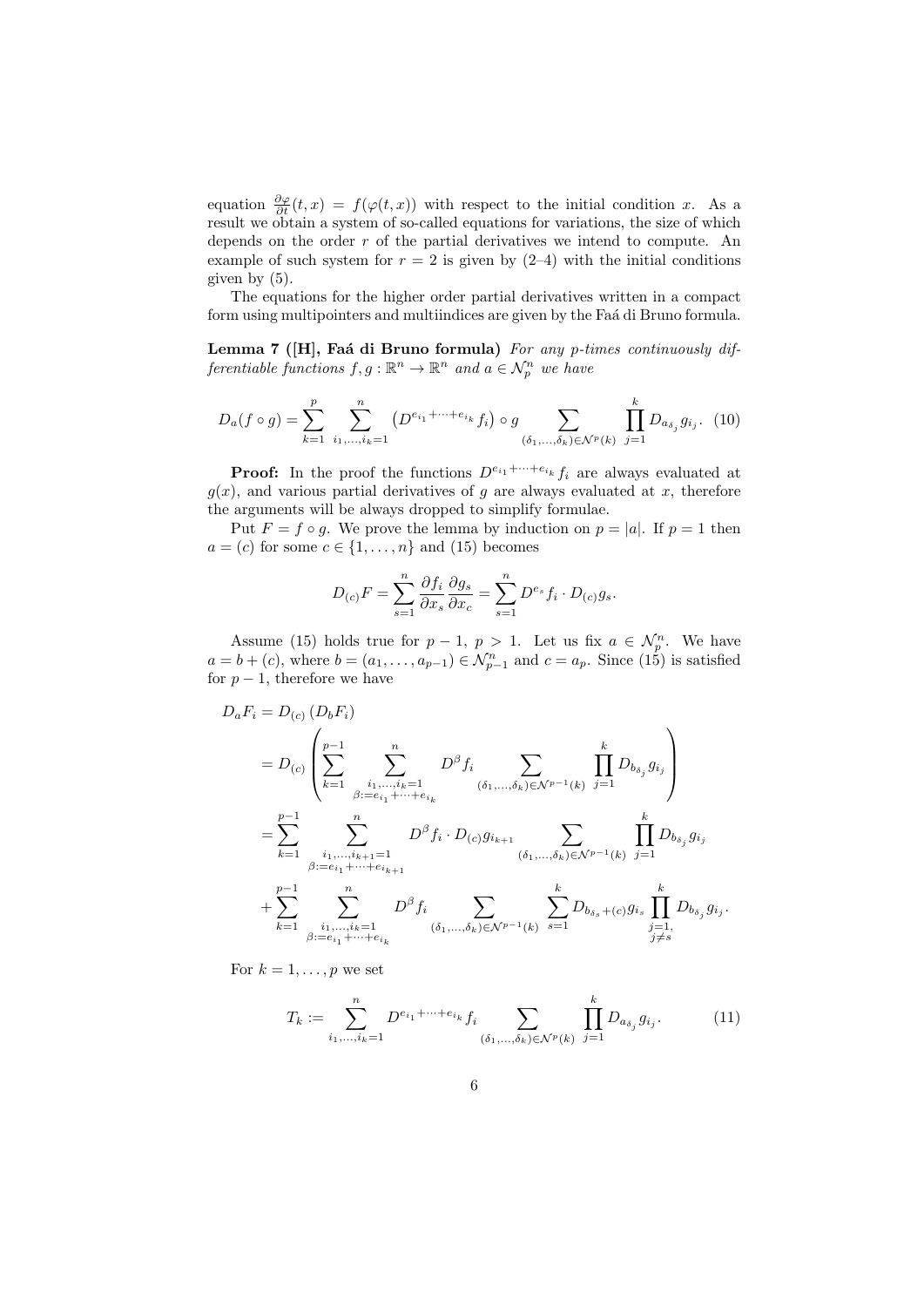Now our goal is to prove that:

$$
D_a F_i = \sum_{k=1}^p T_k.
$$
 (12)

Our strategy of proof is as follows. We will define  $S_1, \ldots, S_p$ , such that

$$
D_a F_i = \sum_{k=1}^p S_k \tag{13}
$$

and we will show that  $S_i = T_i$  for  $i = 1, \ldots, p$ . We set

$$
\begin{split} S_1 &= \sum_{k=1}^1 \sum_{\substack{i_1,\ldots, i_k=1\\ \beta:=e_{i_1}+\cdots+e_{i_k}}}^{n} D^\beta f_i \sum_{(\delta_1,\ldots,\delta_k)\in \mathcal{N}^{p-1}(k)} \sum_{s=1}^k D_{b_{\delta_s}+(c)} g_{i_s} \prod_{\substack{j=1,\\ j\neq s}}^k D_{b_{\delta_j}} g_{i_j},\\ S_p &= \sum_{k=p-1}^{p-1} \sum_{\substack{i_1,\ldots, i_{k+1}=1\\ \beta:=e_{i_1}+\cdots+e_{i_{k+1}}}} D^\beta f_i \cdot D_{(c)} g_{i_{k+1}} \sum_{(\delta_1,\ldots,\delta_k)\in \mathcal{N}^{p-1}(k)} \prod_{j=1}^k D_{b_{\delta_j}} g_{i_j}. \end{split}
$$

For  $m = 2, 3, \ldots, p - 1$  we set

$$
S_m = \sum_{k=m-1}^{m-1} \sum_{\substack{i_1,\dots,i_{k+1}=1 \ \beta:=e_{i_1}+\dots+e_{i_{k+1}}}}^{n} D^{\beta} f_i \cdot D_{(c)} g_{i_{k+1}} \sum_{(\delta_1,\dots,\delta_k) \in \mathcal{N}^{p-1}(k)} \prod_{j=1}^k D_{b_{\delta_j}} g_{i_j}
$$
  
+ 
$$
\sum_{k=m}^{m} \sum_{\substack{i_1,\dots,i_k=1 \ \beta:=e_{i_1}+\dots+e_{i_k}}} D^{\beta} f_i \sum_{(\delta_1,\dots,\delta_k) \in \mathcal{N}^{p-1}(k)} \sum_{s=1}^k D_{b_{\delta_s} + (c)} g_{i_s} \prod_{\substack{j=1, \ j \neq s}}^k D_{b_{\delta_j}} g_{i_j}.
$$

There remains for us to show that  $S_i = T_i$  for  $i = 1, \ldots, p$ . Consider first  $i = 1$ . Recall that  $\mathcal{N}^{p-1}(1) = \{(1, 2, \ldots, p-1)\}\)$ , hence

$$
S_1 = \sum_{s=1}^n D^{e_s} f_i \cdot D_{b+(c)} g_s = \sum_{s=1}^n D^{e_s} f_i \cdot D_a g_s.
$$

Therefore

$$
S_1 = T_1. \tag{14}
$$

Consider now  $i = p$ . For an arbitrary  $s > 0$   $\mathcal{N}^s(s)$  contains only one element  $((1), (2), \ldots, (s))$ . Therefore we obtain

$$
S_p = \sum_{i_1, ..., i_p=1}^n D^{e_{i_1} + \dots + e_{i_p}} f_i \cdot D_{(c)} g_{i_p}
$$
  
= 
$$
\sum_{i_1, ..., i_p=1}^n D^{e_{i_1} + \dots + e_{i_p}} f_i \cdot D_{(c)} g_{i_p} \prod_{j=1}^{p-1} D_{b_j} g_{i_j}.
$$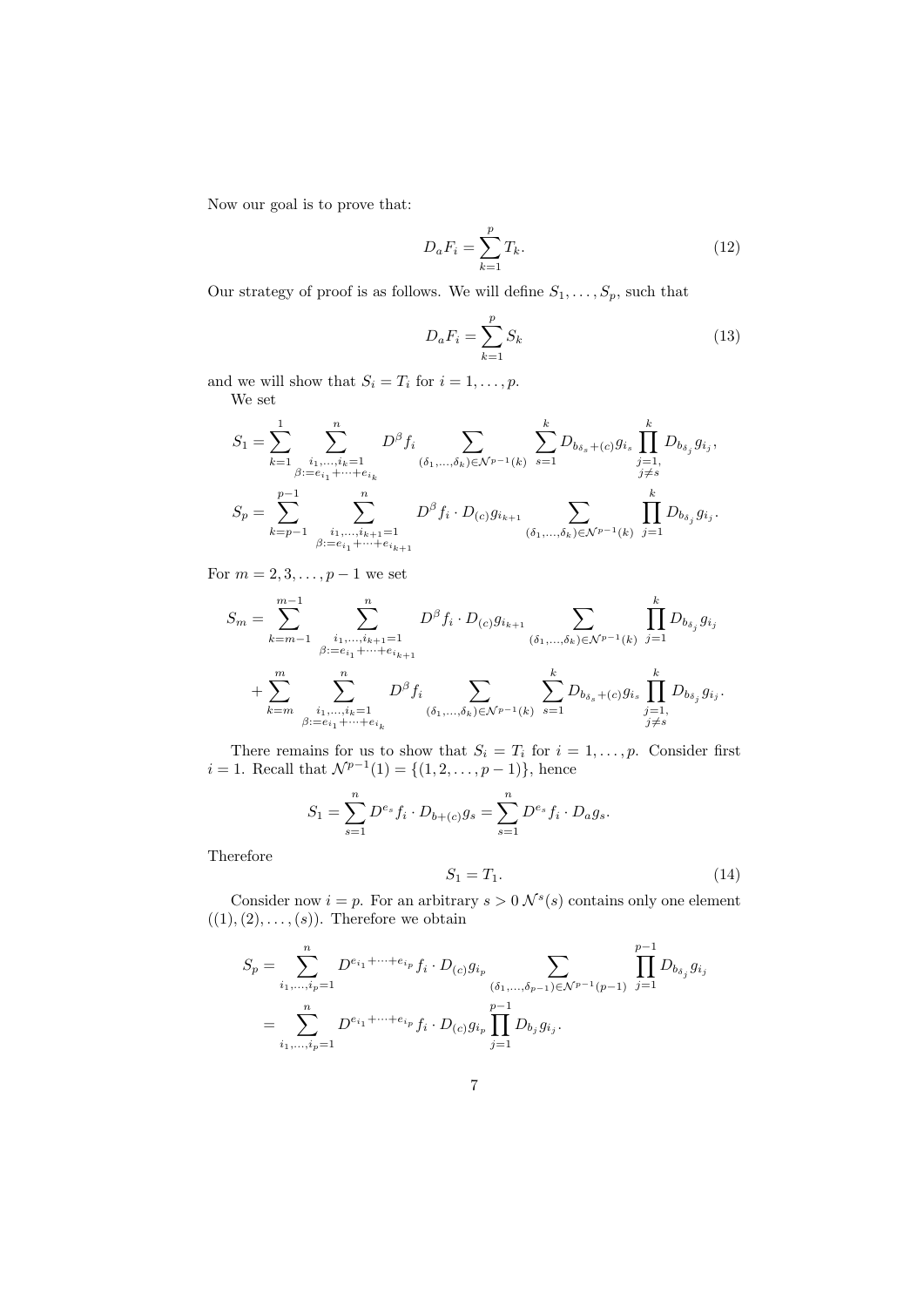Since  $a = b + (c)$ , where  $c = (a_p)$ , we have

$$
S_p = \sum_{i_1, ..., i_p=1}^n D^{e_{i_1} + \dots + e_{i_p}} f_i \prod_{j=1}^p D_{a_j} g_{i_j}
$$
  
= 
$$
\sum_{i_1, ..., i_p=1}^n D^{e_{i_1} + \dots + e_{i_p}} f_i \sum_{(\delta_1, ..., \delta_p) \in \mathcal{N}^p(p)} \prod_{j=1}^p D_{a_{\delta_j}} g_{i_j} = T_p.
$$

Consider now  $m = 2, 3, \ldots, p-1$ . We have

$$
S_m = \sum_{i_1, \dots, i_m = 1}^n D^{e_{i_1} + \dots + e_{i_m}} f_i \cdot D_{(c)} g_{i_m} \sum_{\substack{(\delta_1, \dots, \delta_{m-1}) \in \mathcal{N}^{p-1}(m-1) \\ \vdots \\ \delta_{i_1, \dots, i_m} = 1}} \prod_{j=1}^{m-1} D_{b_{\delta_j}} g_{i_j} + \sum_{i_1, \dots, i_m = 1}^n D^{e_{i_1} + \dots + e_{i_m}} f_i \sum_{\substack{(\delta_1, \dots, \delta_m) \in \mathcal{N}^{p-1}(m) \\ \vdots \\ \delta_j = 1}} \sum_{s=1}^m D_{b_{\delta_s} + (c)} g_{i_s} \prod_{\substack{j=1, \\ j \neq s}}^m D_{b_{\delta_j}} g_{i_j}.
$$

Using decomposition  $\mathcal{N}^p(m) = A \cup B$  as in (9) we obtain

$$
S_m = \sum_{i_1, ..., i_m=1}^n D^{e_{i_1} + \dots + e_{i_m}} f_i \sum_{(\delta_1, ..., \delta_{m-1}, \delta_m = (p)) \in A} \prod_{j=1}^m D_{a_{\delta_j}} g_{i_j}
$$
  
+ 
$$
\sum_{i_1, ..., i_m=1}^n D^{e_{i_1} + \dots + e_{i_m}} f_i \sum_{(\delta_1, ..., \delta_m) \in B} \prod_{j=1}^m D_{a_{\delta_j}} g_{i_j}
$$
  
= 
$$
\sum_{i_1, ..., i_m=1}^n D^{e_{i_1} + \dots + e_{i_m}} f_i \sum_{(\delta_1, ..., \delta_m) \in \mathcal{N}^p(m)} \prod_{j=1}^m D_{a_{\delta_j}} g_{i_j} = T_m.
$$

We have shown that  $T_i = S_i$  for  $i = 1, \ldots, p$ . This finishes the proof.

From the above lemma we have immediately

**Lemma 8** *Assume*  $f \in C^{r+1}$  *and let*  $\varphi : \mathbb{R} \times \mathbb{R}^n \rightarrow \mathbb{R}^n$  *be a local dynamical system induced by*  $x' = f(x)$ *. Then for*  $a \in \mathcal{N}_p^n$  *such that*  $p \leq r$  *holds* 

ī

$$
\frac{d}{dt}D_a\varphi_i = \sum_{k=1}^p \sum_{i_1,\dots,i_k=1}^n \left( D^{e_{i_1} + \dots + e_{i_k}} f_i \right) \circ \varphi \sum_{(\delta_1,\dots,\delta_k) \in \mathcal{N}^p(k)} \prod_{j=1}^k D_{a_{\delta_j}}\varphi_{i_j} \quad (15)
$$

*for*  $i = 1, ..., n$ *.* 

Formula (15) could be seen as a direct application of the chain rule for composition of multivariate power series. Using the automatic differentiation tools [JZ, G, Ra] one can efficiently nonrigorously integrate ODE's together with higher order variational equations by means of floating point arithmetic.

The main goal of this paper is to present an efficient rigorous solver for higher order variational equations which takes into account the structure of the equations and the wrapping effect.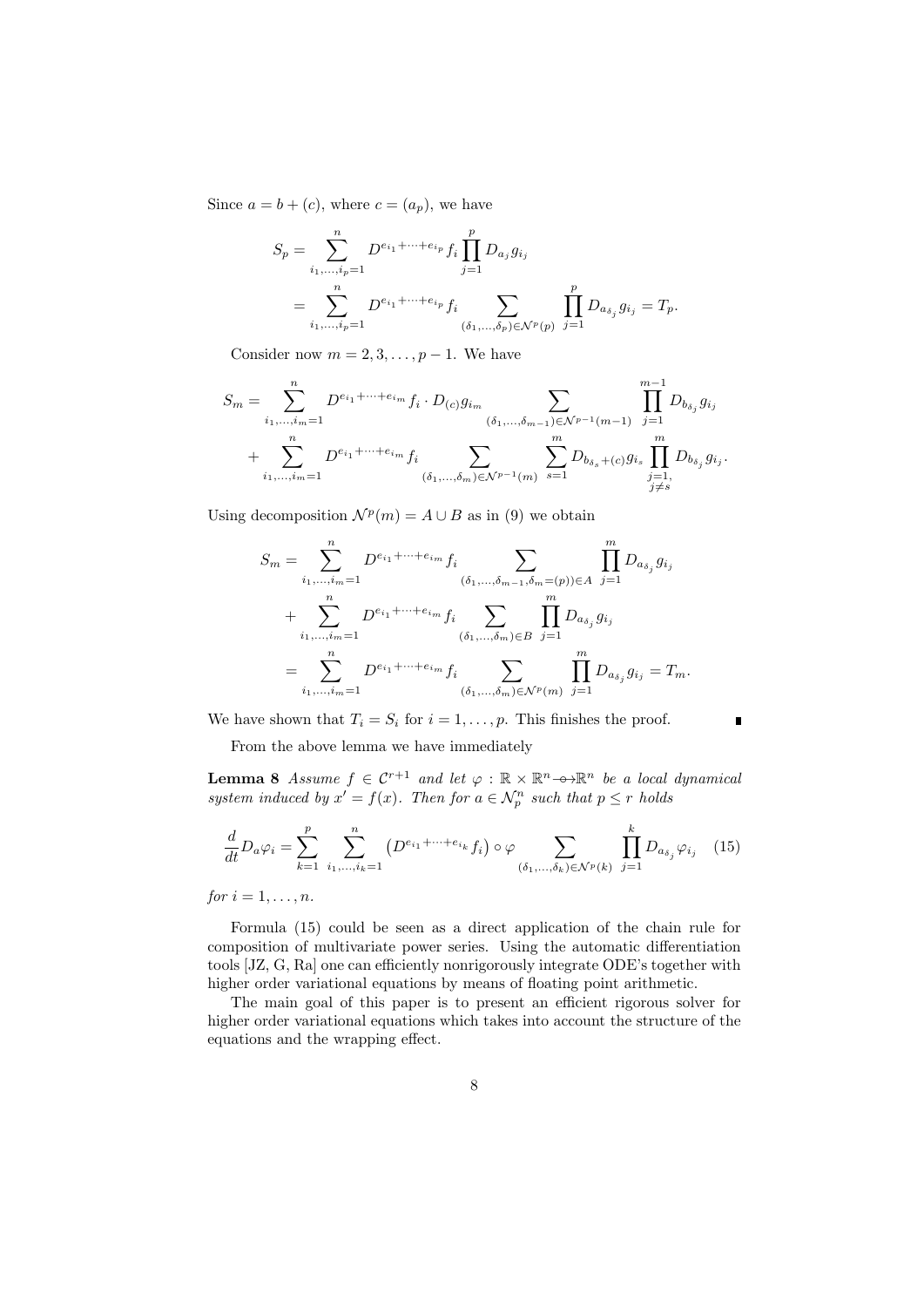# **3** *C r* **-Lohner algorithm**

# **3.1 Why one needs an** *C r* **-algorithm?**

There exist in the literature several effective algorithms for the computation of the rigorous bounds for the solutions of ordinary differential equations, including the Lohner method [Lo], the Hermite–Obreschkoff algorithm [NJ] or the Taylor model [BM]. For the  $\mathcal{C}^r$ -computations the number of equations to solve is equal  $\frac{1}{\ln n}$   $\binom{n+r}{n}$ *n* hence, even for  $r = 1$  the direct application of such algorithms to the equations for variations (16) leads to the integration in the high dimensional space and is usually inefficient. Let us recall after  $[Z, \text{Sec. } 6]$  the basic reason for this. In order to have a good control over the expansion rate of the set of the initial conditions during a time step these algorithms, while being  $\mathcal{C}^0$ , are  $\mathcal{C}^1$ 'internally'(or higher for the Taylor models), because they solve non-rigorously the equations for  $(\frac{\partial \varphi}{\partial x})$  - the variational matrix of the flow. This effectively squares the dimension of phase space of the equation and impacts heavily on the computation time. But as it was observed in [Z] the equations for the partial derivatives of the flow can be seen as the non-autonomous and nonhomogenous linear system of equations, therefore we do not need any additional equations for variations for them. As a result the dimension of the effective phase space for our  $\mathcal{C}^r$ -algorithm is given by  $n\binom{n+r}{r}$ *n* ) instead of the square of this number.

Another important aspect of the proposed algorithm is the fact that the Lohner-type control of the wrapping effect is done separately for *x*-variables and variables  $D_a\varphi$ . This feature is not present in the naive application of  $\mathcal{C}^0$ algorithm to the system of variational equations and it turns out that this often practically switches off the control of the wrapping effect on *x*-variables, as various choices used in this control become dominated by the  $D_a\varphi$ -variables.

In Section 7 we will give detailed comparison of the  $\mathcal{C}^0$ -solver applied to the equations of variations and our  $C^r$ -solver.

#### **3.2 An outline of the algorithm**

Let us fix  $r \leq K$  and consider the following system of differential equations

$$
\begin{cases}\n\frac{d}{dt}\varphi = f \circ \varphi \\
\frac{d}{dt}D_a\varphi = \sum_{k=1}^d \sum_{i_1,\dots,i_k=1}^n (D^{e_{i_1}+\dots+e_{i_k}}f) \circ \varphi \sum_{(\delta_1,\dots,\delta_k)\in \mathcal{N}^d(k)} \prod_{j=1}^k D_{a_{\delta_j}}\varphi_{i_j}\n\end{cases}
$$
\n(16)

for all  $a \in \mathcal{N}_d^n$ ,  $d = 1, \ldots, r$ .

The initial conditions for (16) are

$$
\begin{cases}\n\varphi(0, x_0) & \in [x_0] \subset \mathbb{R}^n, \\
D\varphi(0, x_0) & = \text{Id}, \\
D_a\varphi(0, x_0) & = 0, \quad \text{for } a \in \mathcal{N}_2^n \cup \ldots \cup \mathcal{N}_r^n.\n\end{cases}
$$
\n(17)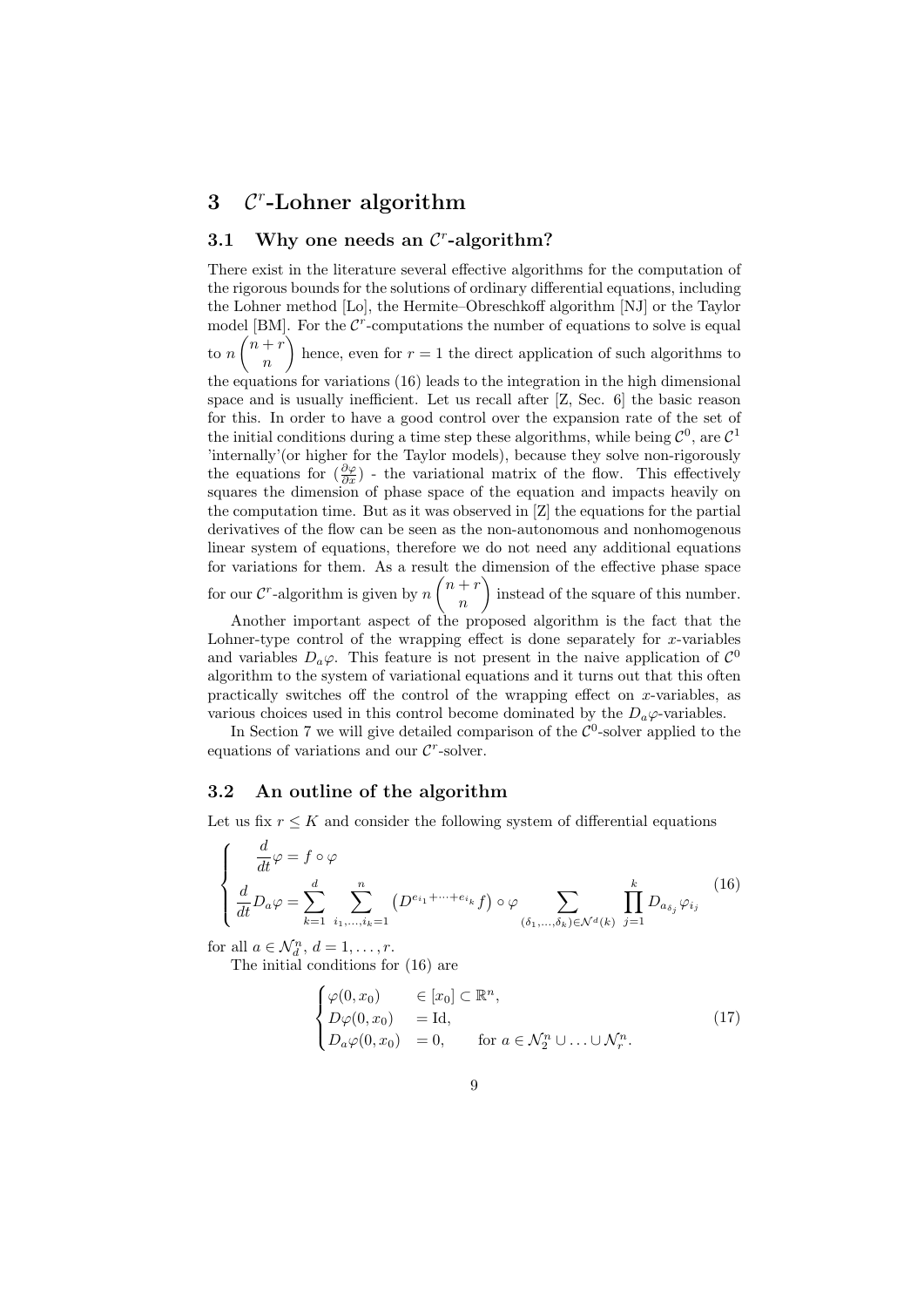In the sequel we will use the following notations:

- if a solution of system (16) is defined for  $t > 0$  and some  $x_0 \in \mathbb{R}^n$ , then for  $a \in \mathcal{N}$  by  $V_a(t, x_0)$  we denote  $D_a \varphi(t, x_0)$ ,
- for  $[x_0] \subset \mathbb{R}^n$  by  $[V_a(t,[x_0])]$  we will denote a set for which we have  $V_a(t,[x_0]) \subset [V_a(t,[x_0])]$ . This set is obtained using an rigorous numerical routine described below.

The  $\mathcal{C}^r$ -Lohner algorithm is a modification of the  $\mathcal{C}^1$ -Lohner algorithm [Z]. One step of the  $C<sup>r</sup>$ -Lohner is a shift along the trajectory of the system (16) with the following input and output data **Input data:**

- $t_k$  a current time,
- $h_k$  a time step,
- $\bullet$  [ $x_k$ ] ⊂  $\mathbb{R}^n$ , such that  $\varphi(t_k, [x_0]) \subset [x_k]$ ,
- $[V_{k,a}] = [V_{k,a}(t_k,[x_0])] \subset \mathbb{R}^n$ , such that  $D_a\varphi(t_k,[x_0]) \subset [V_{k,a}]$  for  $a \in$  $\mathcal{N}_1^n \cup \ldots \cup \mathcal{N}_r^n$ .

#### **Output data:**

- $t_{k+1} = t_k + h_k$  a new current time,
- $\bullet$  [ $x_{k+1}$ ] ⊂  $\mathbb{R}^n$ , such that  $\varphi(t_{k+1}, [x_0]) \subset [x_{k+1}]$ ,
- $[V_{k+1,a}] = [V_{k+1,a}(t_{k+1}, [x_0])] \subset \mathbb{R}^n$ , such that  $D_a \varphi(t_{k+1}, [x_0]) \subset [V_{k+1,a}]$ for  $a \in \mathcal{N}_1^n \cup \ldots \cup \mathcal{N}_r^n$ .

We will often skip the arguments of  $V_{k,a}$  when they are obvious from the context.

The values of  $[x_{k+1}]$  and  $[V_{k+1,a}]$ ,  $a \in \mathcal{N}_1^n$  are computed using one step of the  $C<sup>1</sup>$ -Lohner algorithm. After it is done, we perform the following operations to compute  $[V_{k+1,a}]$  for  $a \in \mathcal{N}_2^n \cup \ldots \cup \mathcal{N}_r^n$ 

- **1.** Find a rough enclosure for  $D_a\varphi([0,h_k],[x_k])$ .
- **2.** Compute  $[V_{k+1,a}]$ , this will also involve some rearrangement computations to reduce the wrapping effect for *V* [Mo, Lo].

# **4** Computation of a rough enclosure for  $D_a\varphi$

For a fixed multipointer  $a \in \mathcal{N}_d^n$  Equation (16) can be written as follows

$$
\frac{d}{dt}D_a\varphi(t,x) = B_a(t,x) + A(t,x)D_a\varphi(t,x),\tag{18}
$$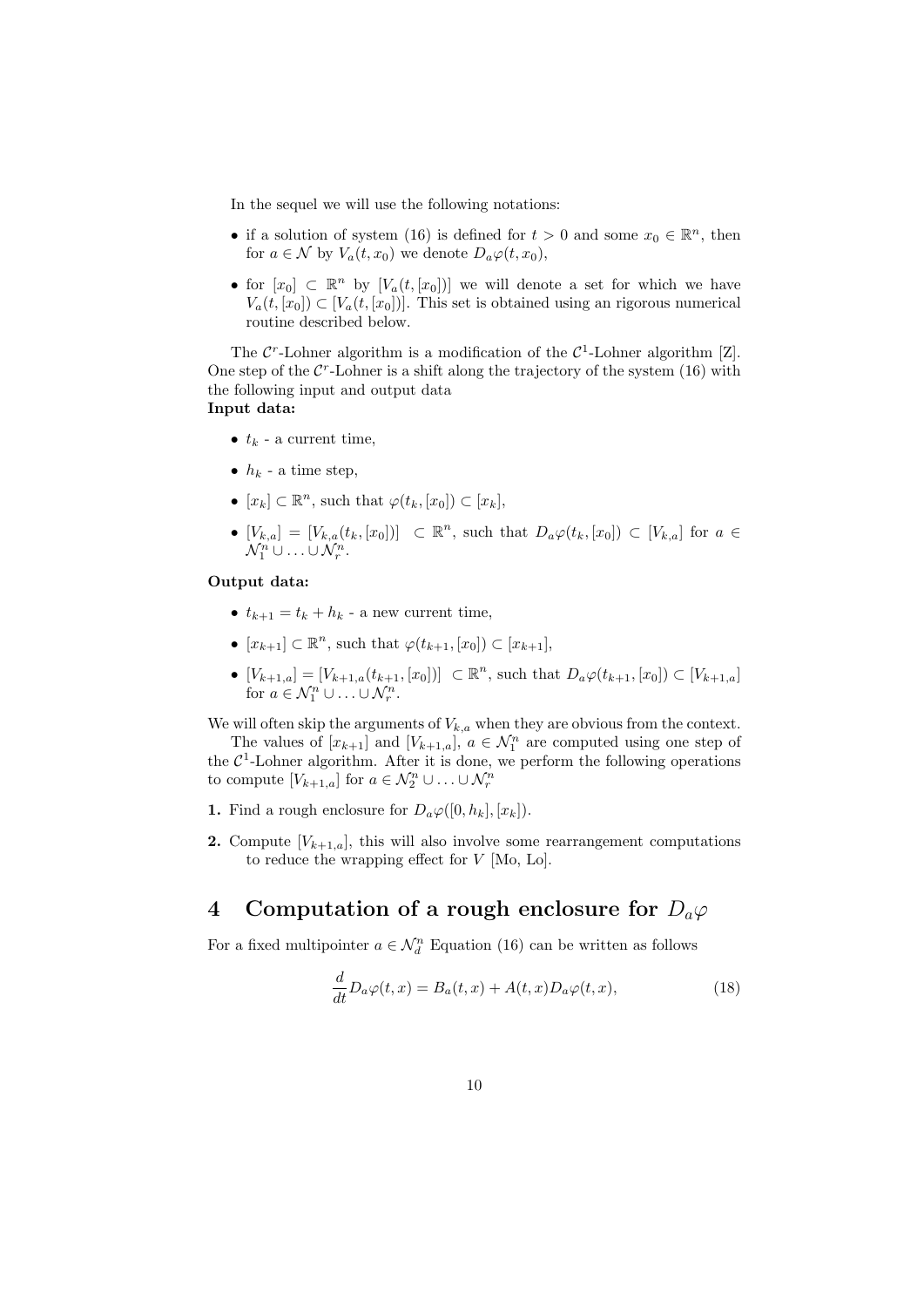where

$$
B_a = \sum_{k=2}^d \sum_{i_1,\dots,i_k=1}^n \left( D^{e_{i_1}+\dots+e_{i_k}} f \right) \circ \varphi \sum_{(\delta_1,\dots,\delta_k) \in \mathcal{N}^d(k)} \prod_{j=1}^k D_{a_{\delta_j}} \varphi_{i_j},\tag{19}
$$
  

$$
A = Df \circ \varphi.
$$

The procedure for computing the rough enclosure is based on the notion of the logarithmic norm.

**Definition 9** *[HNW] For a square matrix A the logarithmic norm*  $\mu(A)$  *is defined as a limit*

$$
\mu(A) = \limsup_{h \to 0^+} \frac{\|\text{Id} + Ah\| - 1}{h},
$$

*where ∥ · ∥ is a given matrix norm.*

The formulas for the logarithmic norm of a real matrix in the most frequently used norms are (see [HNW])

- 1. for  $||x||_1 = \sum_i |x_i|, \mu(A) = \max_j (a_{jj} + \sum_{i \neq j} |a_{ij}|),$
- 2. for  $||x||_2 = \sqrt{\sum_i |x_i|^2}$ ,  $\mu(A)$  is equal to the largest eigenvalue of  $(A +$ *A<sup>T</sup>* )*/*2,
- 3. for  $||x||_{\infty} = \max_{i} |x_i|, \mu(A) = \max_{i} (a_{ii} + \sum_{j \neq i} |a_{ij}|).$

In order to find bounds for  $D_a\varphi$  we use the following theorem [HNW, Thm. I.10.6]

**Theorem 10** *Let*  $x(t)$  *be a solution of a differential equation* 

$$
x'(t) = f(t, x(t)), \quad x \in \mathbb{R}^n.
$$
\n
$$
(20)
$$

Let  $\nu(t)$  be a piecewise differentiable function with values in  $\mathbb{R}^n$ . Assume that

$$
\mu\left(\frac{\partial f}{\partial x}(t,\eta)\right) \le l(t) \quad \text{for } \eta \in [x(t),\nu(t)]
$$

$$
|\nu'(t) - f(t,\nu(t))| \le \delta(t).
$$

*Then for*  $t \geq t_0$  *we have* 

$$
|x(t) - \nu(t)| \le e^{L(t)} \left( |x(t_0) - \nu(t_0)| + \int_{t_0}^t e^{-L(s)} \delta(s) ds \right), \tag{21}
$$

*with*  $L(t) = \int_{t_0}^t l(\tau) d\tau$ .

We apply the above theorem to Equation (18) to obtain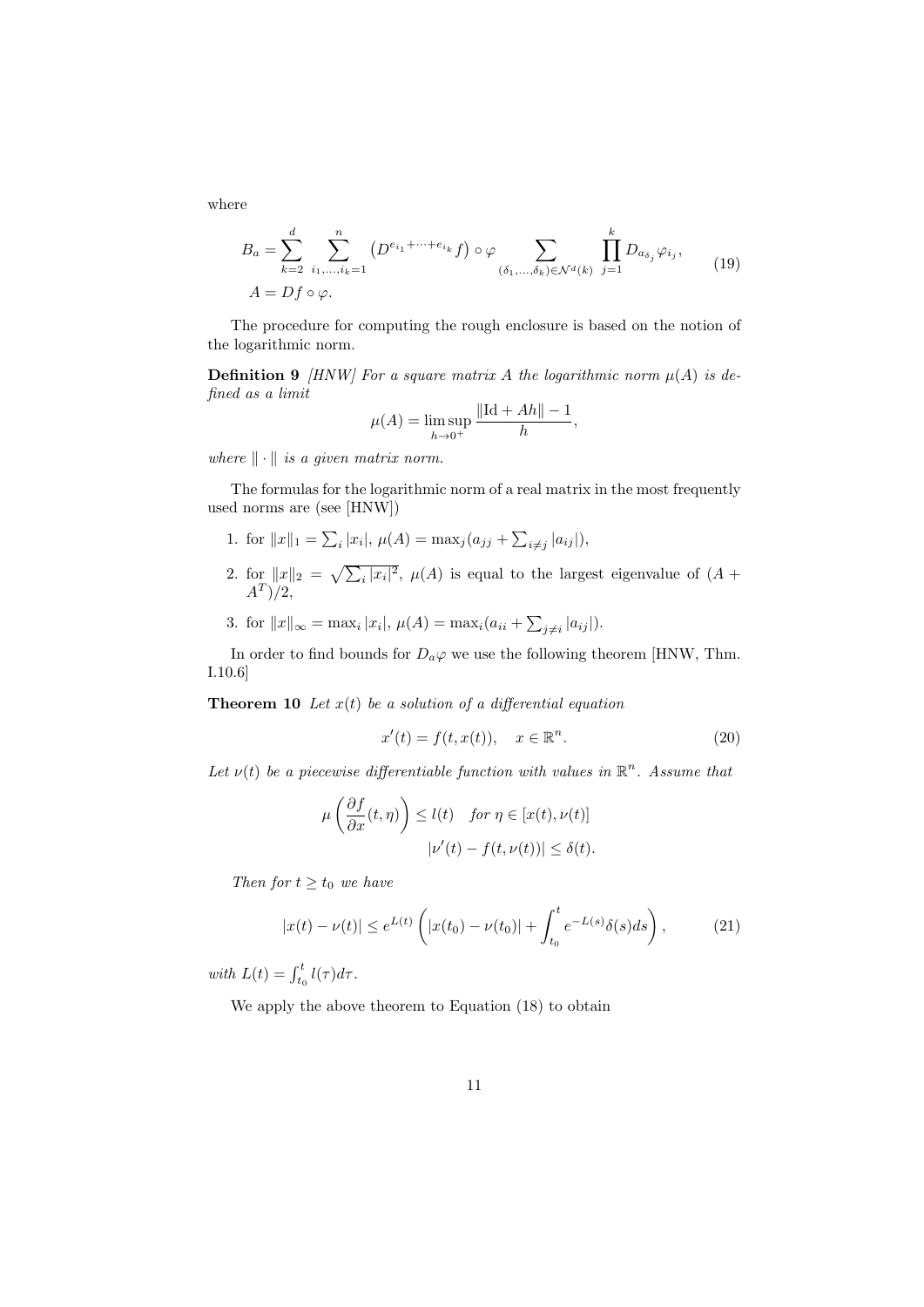**Lemma 11** *Let us fix*  $x \in \mathbb{R}^n$ *. Assume that*  $|B_a(t,x)| \leq \delta(t)$  *and*  $\mu(A(t,x)) \leq$  $l(t)$ *, then for*  $t > t_0$  *holds* 

$$
|D_a\varphi(t,x)| \le |D_a\varphi(t_0,x)|e^{L(t)} + e^{L(t)} \int_{t_0}^t e^{-L(\tau)} \delta(\tau) d\tau
$$
 (22)

*with*  $L(t) = \int_{t_0}^t l(\tau) d\tau$ .

**Proof:** Consider Equation (18) and a homogenous problem for (18)

$$
\frac{d}{dt}w = f(t, w) := A(t, x) \cdot w, \qquad w \in \mathbb{R}^n.
$$
\n(23)

Using Theorem 10 we can estimate the difference between any solution of (23), *w*, and a solution of (18), denoted by  $D_a\varphi$ .

$$
|D_a\varphi(t) - w(t)| \le |D_a\varphi(t_0) - w(t_0)|e^{L(t)} + e^{L(t)} \int_{t_0}^t e^{-L(\tau)} \delta(\tau) d\tau.
$$
 (24)

After a substitution  $w(t) = 0$ , which is a solution of the homogenous equation, we obtain our assertion.

Usually we do not have any control over the time dependence of  $\delta$  and *l*, hence we will use the following

**Lemma 12** *Assume that*  $|B_a(t,x)| \leq \delta$  *and*  $\mu(A(t,x)) \leq l$  *for*  $t \in [0,h]$  *then for*  $t \in [0, h]$  *we have* 

$$
|D_a\varphi(t,x)| \le |D_a\varphi(0,x)| \max(1, e^{hl}) + \delta \frac{e^{lt} - 1}{l}, \quad \text{if } l \ne 0,
$$
 (25)

*or*

$$
|D_a\varphi(t,x)| \le |D_a\varphi(0,x)| + \delta t, \quad when \ l = 0. \tag{26}
$$

### **4.1 The procedure for the computation of the rough enclosure for** *V* **.**

For  $a \in \mathcal{N}_1^n \cup \ldots \cup \mathcal{N}_r^n$  by  $[E_a]$  we will denote the rough enclosure for the corresponding variational equation. The procedure for the computation of the rough enclosure [*Ea*] is iterative, which means that given the rough enclosure for  $\varphi([0, h_k], [x_k])$  and the rough enclosures  $D_a \varphi([0, h_k], [x_k])$  for all  $a \in \mathcal{N}_1^n \cup$ *...* ∪  $\mathcal{N}_p^n$  we are able to compute the rough enclosure for  $D_a\varphi([0, h_k], [x_k])$  for  $a \in \mathcal{N}_{p+1}^{n^{\prime}}$ .

The procedures for computation of the rough enclosures of  $\varphi([0, h_k], [x_k])$ and  $D_a\varphi([0,h_k],[x_k])$  for  $a\in\mathcal{N}_1^n$  have been given in [Z]. Below we present an algorithm for computing  $[E_a]$  for  $a \in \mathcal{N}_2^n \cup \ldots \cup \mathcal{N}_r^n$ . **Input parameters:**

•  $h_k$  - a time step,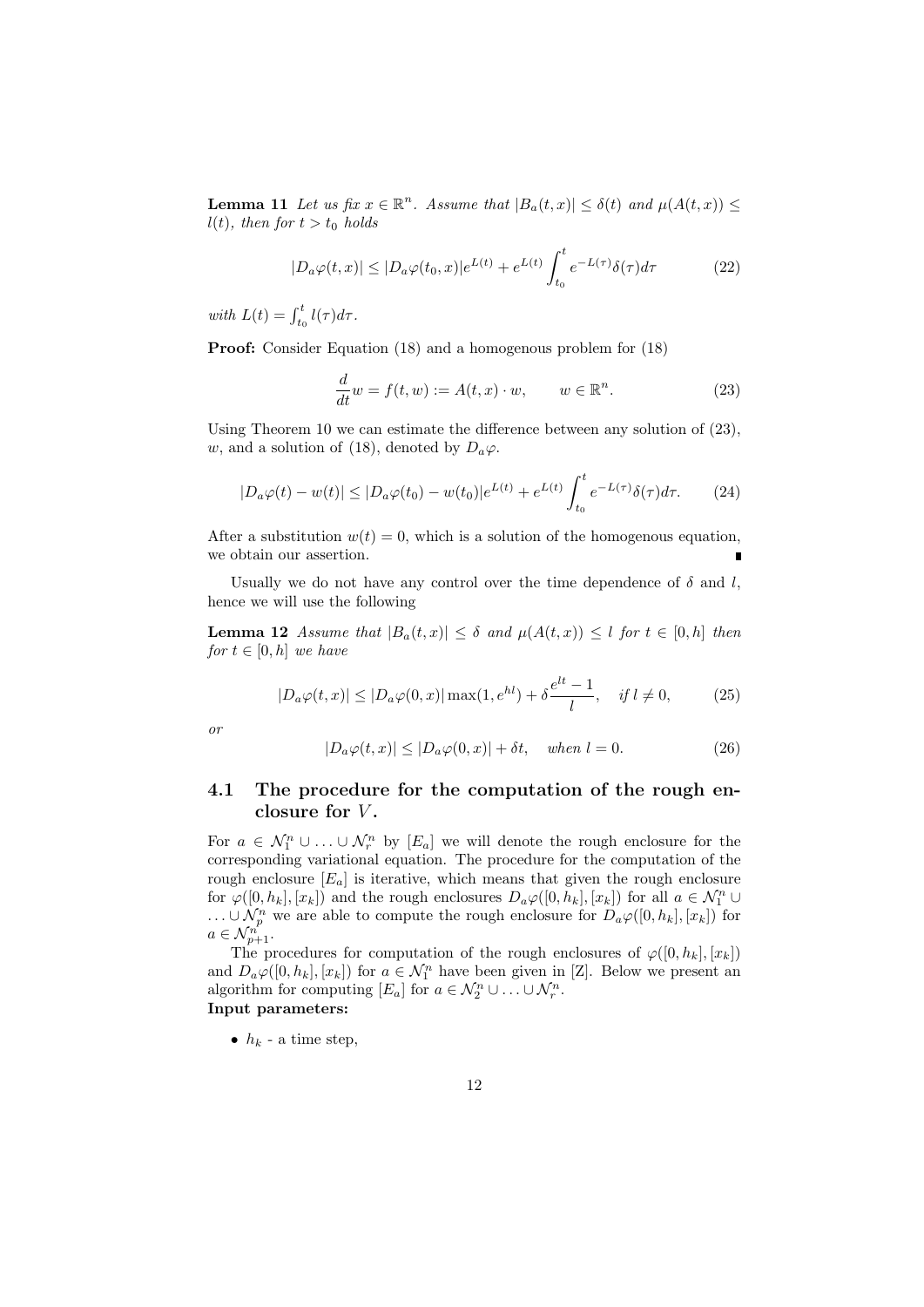- $[x_k] \subset \mathbb{R}^n$  the current value of  $x = \varphi(t_k, [x_0]),$
- $\bullet$   $[E_0]$  ⊂  $\mathbb{R}^n$  a compact and convex such that  $\varphi([0, h_k], [x_k]) \subset [E_0]$ ,
- $[E_a] \subset \mathbb{R}^n$ ,  $a \in \mathcal{N}_1^n \cup ... \cup \mathcal{N}_p^n$  such that  $D_a \varphi([0, h_k], [x_k]) \subset [E_a]$  for  $a \in \mathcal{N}_1^n \cup \ldots \cup \mathcal{N}_p^n$ .

#### **Output:**

•  $[E_a] \subset \mathbb{R}^n$ ,  $a \in \mathcal{N}_{p+1}^n$  such that

$$
D_a\varphi([0,h_k],[x_k])\subset [E_a].
$$

Before we present an algorithm let us observe that for a fixed  $a \in \mathcal{N}_{p+1}^n$ ,  $B_a$ defined in (19) could be seen as a multivariate function of  $t, x$  and  $V_b = D_b\varphi$ for  $b \in \mathcal{N}_1^n \cup \ldots \cup \mathcal{N}_p^n$ . More precisely, put  $m_p := \sharp \{ \mathcal{N}_1^n \cup \ldots \cup \mathcal{N}_p^n \}$ , where *♯* stands for the number of elements of a set. Recall that we have defined by (7) a linear order in  $\mathcal{N}^n$ . Hence, there is a unique sequence of multipointers  $b_1,\ldots,b_{m_p}$ , such that  $b_i\in\mathcal{N}_1^n\cup\ldots\cup\mathcal{N}_p^n$  for  $i=1,\ldots,m_p,\,b_1\leq b_2\leq\cdots\leq b_{m_p}$ and  $b_i \neq \overline{b}_j$  for  $i \neq j$ .

Let us define

$$
\tilde{B}_a: \mathbb{R} \times (\mathbb{R}^n)^{m_p+1} \to \mathbb{R}^n,
$$

$$
F_a: \mathbb{R} \times (\mathbb{R}^n)^{m_p+1} \to \mathbb{R}^n
$$

by

$$
\tilde{B}_a(t, x, v_{b_1}, \dots, v_{b_{m_p}}) = \sum_{k=2}^{p+1} \sum_{i_1, \dots, i_k=1}^n D^{e_{i_1} + \dots + e_{i_k}} f(\varphi(t, x)) \sum_{(\delta_1, \dots, \delta_k) \in \mathcal{N}^{p+1}(k)} \prod_{j=1}^k \left(v_{a_{\delta_j}}\right)_{i_j} \tag{27}
$$

and

$$
F_a(t, x, v_{b_1}, \dots, v_{b_m}) = \tilde{B}_a(t, x, v_{b_1}, \dots, v_{b_m}) + Df(\varphi(t, x))V_a(t, x). \tag{28}
$$

#### **Algorithm:**

To compute  $[E_a]$  for  $a \in \mathcal{N}_{p+1}^n$  we proceed as follows

- **1.** Find *l* ≥  $(\max_{x \in [E_0]} \mu(Df(x)))$ .
- **2.** Compute  $\delta_a \geq \max ||\tilde{B}_a||$ , i.e.

$$
\delta_a \ge \max_{(x, v_{b_1}, \dots, v_{b_{m_p}}) \in [E_0] \times [E_{b_1}] \times \dots \times [E_{b_{m_p}}]} || \tilde{B}_a(0, x, v_{b_1}, \dots, v_{b_{m_p}}) ||
$$

For example, if  $a = (j, c) \in \mathcal{N}_2^n$ , then  $\delta_a$  should be such that

$$
\delta_a \ge \max_{x \in [E_0], v_1 \in [E_{(1)}],...,v_n \in [E_{(n)}]} \left\| \sum_{r,s=1}^n \frac{\partial^2 f}{\partial x_r \partial x_s}(x) (v_j)_s (v_c)_r \right\|
$$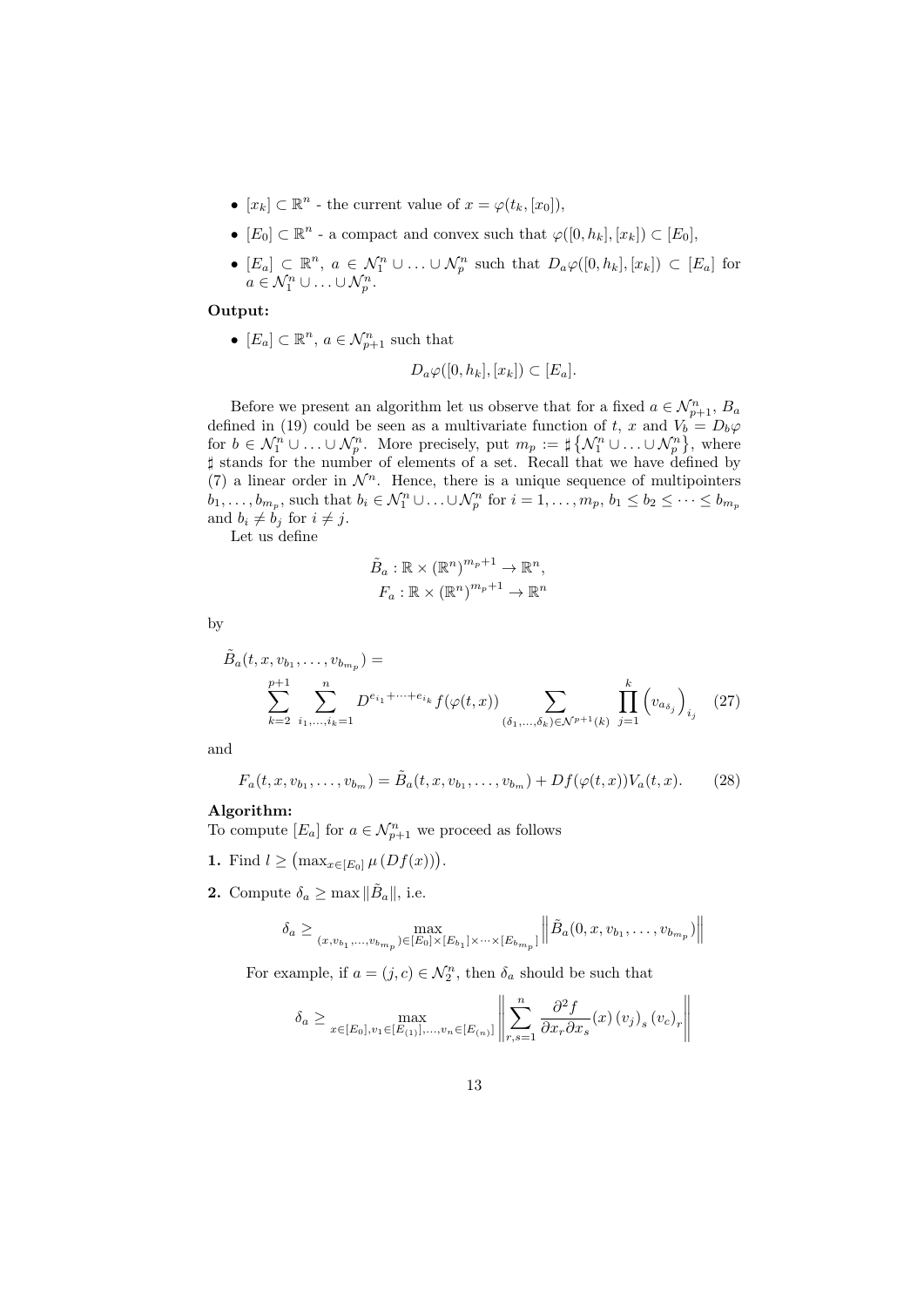**3.** Define  $[E_a]_i = [-1,1] \delta_a \frac{e^{it} - 1}{l}$ , for  $i = 1, \ldots, n$ , where  $[E_a]_i$  denotes *i*-th coordinate of [*Ea*].

One can refine the obtained enclosure by

$$
[E_a] := ([0, h_k]F_a\left(0, [E_0], [E_{b_1}], \ldots, [E_{b_{m_p}}]\right)) \cap [E_a].
$$

Indeed, from (17) we have  $D_a\varphi_i(0, x_0) = 0$  for  $i = 1, \ldots, n, x_0 \in [E_0]$  and for  $t \in [0, h_k]$  we have

$$
D_a \varphi_i(t, x_0) = D_a \varphi_i(t, x_0) - D_a \varphi_i(0, x_0)
$$
  
=  $t(F_a)_i (\theta_i, x_0, D_{b_1} \varphi(\theta_i, x_0), \dots, D_{b_{m_p}} \varphi(\theta_i, x_0))$   
=  $t(F_a)_i (0, \varphi(\theta_i, x_0), D_{b_1} \varphi(\theta_i, x_0), \dots, D_{b_{m_p}} \varphi(\theta_i, x_0))$ 

for some  $\theta_i \in [0, t] \subset [0, h_k]$ . In the above we have used the fact that

$$
F_a(t, x, v_1, \dots, v_{m_p}) = F_a(0, \varphi(t, x), v_1, \dots, v_{m_p}).
$$

Since  $\varphi(\theta_i, x_0) \in [E_0]$  and  $D_{b_j} \varphi(\theta_i, x_0) \in [E_{b_j}]$  for  $j = 1, \ldots, m_p$  we get

$$
D_a \varphi_i(t, x_0) \in [0, h_k] (F_a)_i \left(0, [E_0], [E_{b_1}], \ldots, [E_{b_{m_p}}]\right).
$$

# **5** Computation of  $[V_{k+1}]$

#### **5.1 Composition formulas**

We apply the Faá di Bruno formula (10) to  $f = \varphi(h_k, \cdot)$  and  $g = \varphi(t_k, \cdot)$  to obtain

$$
V_a(t_k + h_k, x_0) = \sum_{k=1}^p \sum_{i_1, ..., i_k=1}^n V_{\Lambda^{-1}(e_{i_1} + ... + e_{i_k})}(h_k, x_k)
$$

$$
\sum_{(\delta_1, ..., \delta_k) \in \mathcal{N}^p(k)} \prod_{j=1}^k (V_{a_{\delta_j}})_{i_j} (t_k, x_0)
$$

for all  $x_0 \in [x_0]$ . Using notations  $[V_{k+1,a}] := [V_a(t_k + h_k, [x_0])]$  and  $[V_{k,a}] =$  $[V_a(t_k,[x_0])]$  we can rewrite the above equation as

$$
[V_{k+1,a}] = \sum_{k=1}^{p} \sum_{i_1,\dots,i_k=1}^{n} V_{\Lambda^{-1}(e_{i_1}+\dots+e_{i_k})}(h_k,[x_k]) \sum_{(\delta_1,\dots,\delta_k)\in \mathcal{N}^p(k)} \prod_{j=1}^{k} \left[ V_{k,a_{\delta_j}} \right]_{i_j},
$$
\n(29)

where  $\Lambda$  is defined by (6).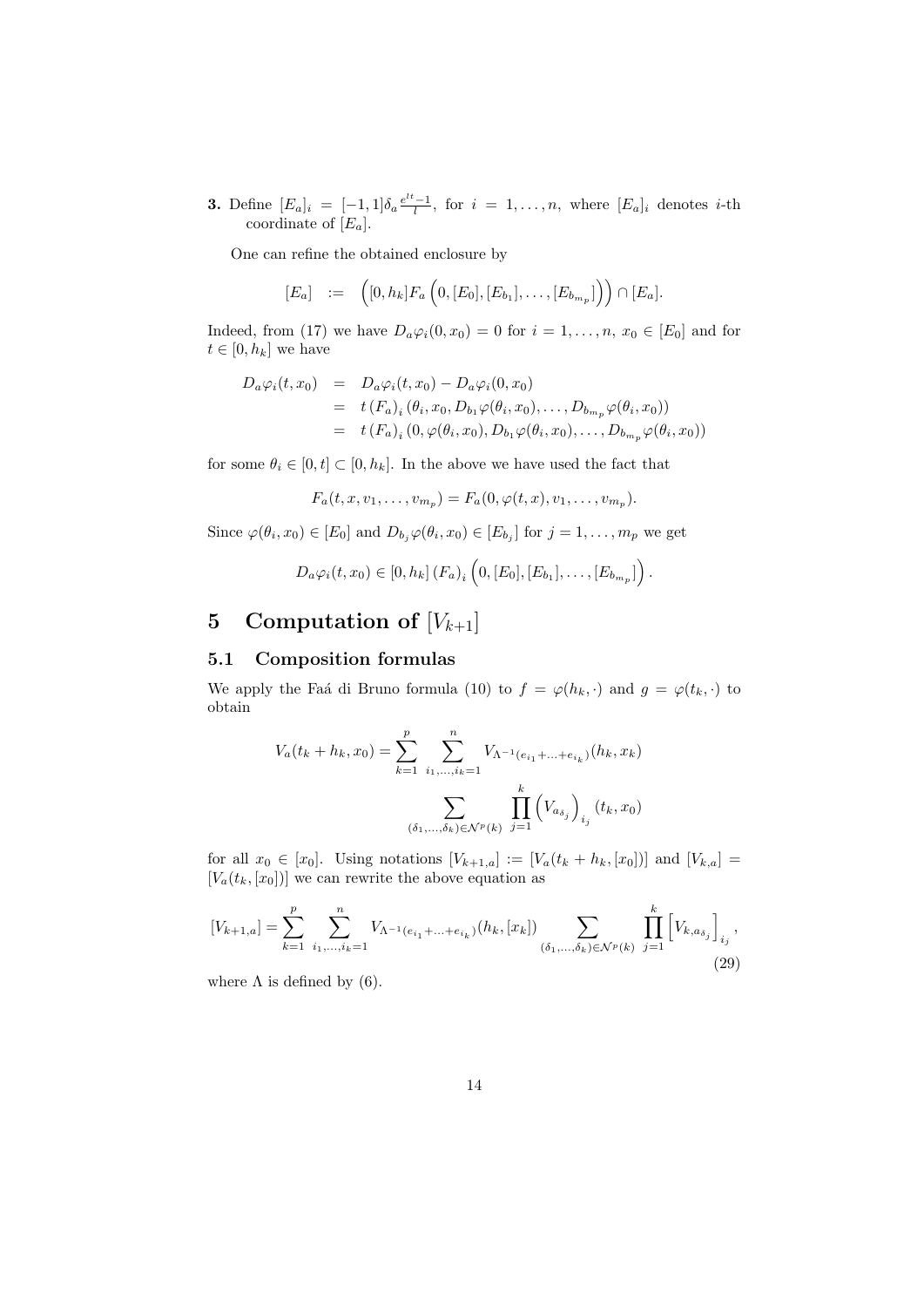### **5.2** The procedure for computation of  $[V_{k+1}]$

We introduce new parameters  $o_d$  - the order of the Taylor method used in computations of  $V_a$  for  $a \in \mathcal{N}_d^n$ . It makes sense to take  $o_1 \geq o_2 \geq \cdots \geq o_r$ . **Input parameters:**

- $h_k$  a time step,
- $[x_k] \subset \mathbb{R}^n$  the current value of  $x = \varphi(t_k, [x_0]),$
- $[V_{k,a}] \subset \mathbb{R}^n$  a current value of  $V_{k,a}(t_k,[x_0])$ , for  $a \in \mathcal{N}_1^n \cup \ldots \cup \mathcal{N}_r^n$ ,
- *•*  $[E_0]$  ⊂  $\mathbb{R}^n$  compact and convex, such that  $\varphi([0, h_k], [x_k]) \subset [E_0]$  a rough enclosure for  $[x_k]$ ,
- *•*  $[E_a]$  ⊂  $\mathbb{R}^n$ , compact and convex, such that  $D_a\varphi([0, h_k], [x_k]) \subset [E_a]$ , for  $a \in \mathcal{N}_1^n \cup \ldots \cup \mathcal{N}_r^n$ .

**Output:**  $[V_{k+1,a}] \subset \mathbb{R}^n$ , such that

$$
V_a(t_k + h_k, x_0) \in [V_{k+1,a}] \tag{30}
$$

for  $x_0 \in [x_0]$  and  $a \in \mathcal{N}_1^n \cup \ldots \cup \mathcal{N}_r^n$ . **Algorithm:** We compute  $[V_{k+1}]$  as follows

**1.** Computation of  $V_a(h_k,[x_k])$  using the Taylor method for Equation (16), i.e. for  $a \in \mathcal{N}_p^n$  we compute

$$
[F_a] = \sum_{i=1}^{o_p} \frac{h_k^i}{i!} \frac{d^{i-1}}{dt^{i-1}} F_a(0, [x_k], V_{b_1}, \dots, V_{b_{m_{p-1}}})
$$
  
+ 
$$
\frac{h^{o_p+1}}{(o_p+1)!} \frac{d^{o_p}}{dt^{o_p}} F_a(0, [E_0], [E_{b_1}], \dots, [E_{b_{m_{p-1}}}]),
$$
 (31)

where  $V_{b_i} = 0$  for  $b_i \in \mathcal{N}_2^n \cup ... \cup \mathcal{N}_{p-1}^n$  and  $V_{(j)} = e_j^n$  for  $j = 1, ..., n$ . Observe that

$$
V_a(h_k, [x_k]) \subset [F_a]. \tag{32}
$$

Indeed, using the Taylor series expansion we obtain that for  $x_k \in [x_k]$  and  $j = 1, \ldots, n$  holds

$$
(V_a)_j(h_k, x_k) = \sum_{i=1}^{o_p} \frac{h_k^i}{i!} \frac{d^{i-1}}{dt^{i-1}} (F_a)_j(0, x_k, V_{b_1}(0, x_k), \dots, V_{b_{m_{p-1}}}(0, x_k))
$$
  
+ 
$$
\frac{h^{o_p+1}}{(o_p+1)!} \frac{d^{o_p}}{dt^{o_p}} (F_a)_j(\theta_i, x_k, V_{b_1}(\theta_i, x_k), \dots, V_{b_{m_{p-1}}}(\theta_i, x_k))
$$

for some  $\theta_i \in [0, h_k]$ . Observe, that

$$
\frac{d^{o_p}}{dt^{o_p}}(F_a)_j(\theta_i, x_k, V_{b_1}(\theta_i, x_k), \dots, V_{b_{m_{p-1}}}(\theta_i, x_k)) =
$$

$$
\frac{d^{o_p}}{dt^{o_p}}(F_a)_j(0, \varphi(\theta_i, x_k), V_{b_1}(\theta_i, x_k), \dots, 0, V_{b_{m_{p-1}}}(\theta_i, x_k)).
$$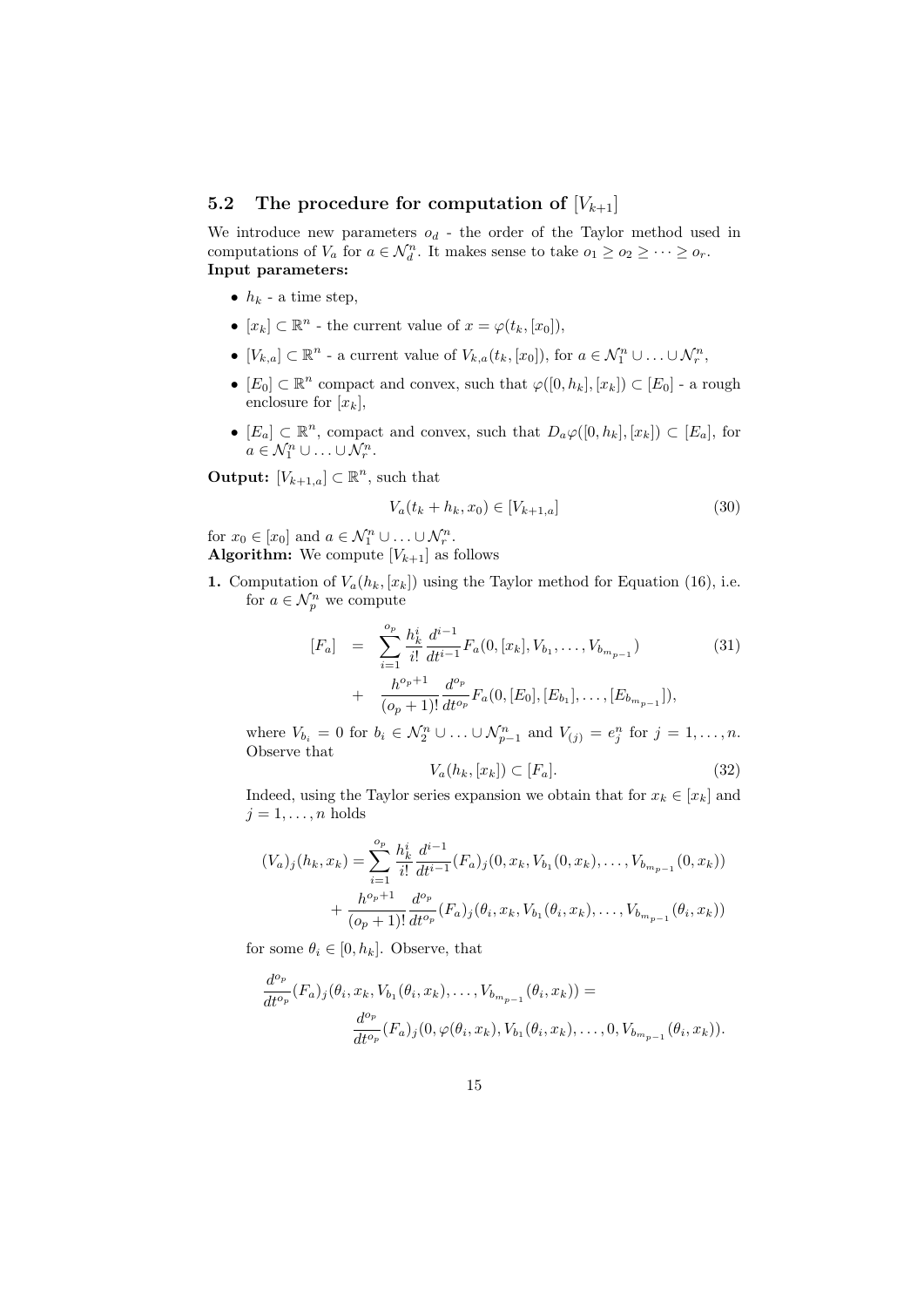Since  $\varphi(\theta_i, x_k) \in [E_0]$  and  $V_{b_s}(\theta_i, x_k) \in [E_{b_s}]$  for  $s = 1, \ldots, m_{p-1}$  we obtain our assertion.

#### **2.** The composition. Put

$$
[J_k] := ([F_{(1)}], \ldots, [F_{(n)}])^T.
$$

Using (29) for  $a \in \mathcal{N}_p^n$  we have

$$
[V_{k+1,a}] = [\alpha_a] + [J_k] \cdot [V_{k,a}], \tag{33}
$$

where

$$
[\alpha_a] = \sum_{k=2}^p \sum_{i_1,\dots,i_k=1}^n [F_{\Lambda^{-1}(e_{i_1}+\dots+e_{i_k})}] \sum_{(\delta_1,\dots,\delta_k)\in \mathcal{N}^p(k)} \prod_{j=1}^k \left[ V_{k,a_{\delta_j}} \right]_{i_j}.
$$
 (34)

### **5.3 Rearrangement for** *V<sup>a</sup>* **- the evaluation of Equation (33)**

It is well known that a direct evaluation of Equation (33) leads to the wrapping effect [Mo, Lo]. To avoid it, following the work of Lohner [Lo] we will use the scheme proposed in  $[Z]$  for the  $\mathcal{C}^1$ -algorithm.

Namely, observe that Equation (33) has exactly the same structure as the propagation equations for  $C^1$ -method (see [Z, Section 3]). Moreover, all vectors *V*<sub>*k,a*</sub>, for  $a \in \mathcal{N}_1^n \cup \ldots \mathcal{N}_r^n$  'propagate' by the same  $[J_k]$  as does the variational part in [Z], hence it makes sense to use the same approach.

To be more precise, each set  $[V_{k,a}]$ , for  $a \in \mathcal{N}_1^n \cup \ldots \cup \mathcal{N}_r^n$ , is represented in the following form

$$
[V_{k,a}] = v_{k,a} + [B_k][r_{k,a}] + C_k[q_{k,a}],
$$

where  $[B_k]$  is an interval matrix,  $C_k$  is a point matrix,  $v_{k,a}$  is a point vector and  $r_{k,a}, q_{k,a}$  are interval vectors. Observe that  $[B_k]$  and  $C_k$  are independent of *a*.

In the sequel we will drop the index *a*. Equation (33) leads to

$$
[V_{k+1}] = [\alpha] + [J_k](v_k + [B_k][r_k] + C_k[q_k]). \tag{35}
$$

Let  $m([z])$  denotes a center of an interval object, i.e. [*z*] is interval vector or interval matrix and let  $\Delta([z]) = [z] - m([z]).$ 

Let [*Q*] be an interval matrix which contains an orthogonal matrix. Usually,  $[Q]$  is computed by the orthonormalisation of the columns of  $m([J_k][B_k])$ . Let

$$
[Z] = [J_k]C_k,
$$
  
\n
$$
C_{k+1} = m([Z]),
$$
  
\n
$$
[B_{k+1}] = [Q].
$$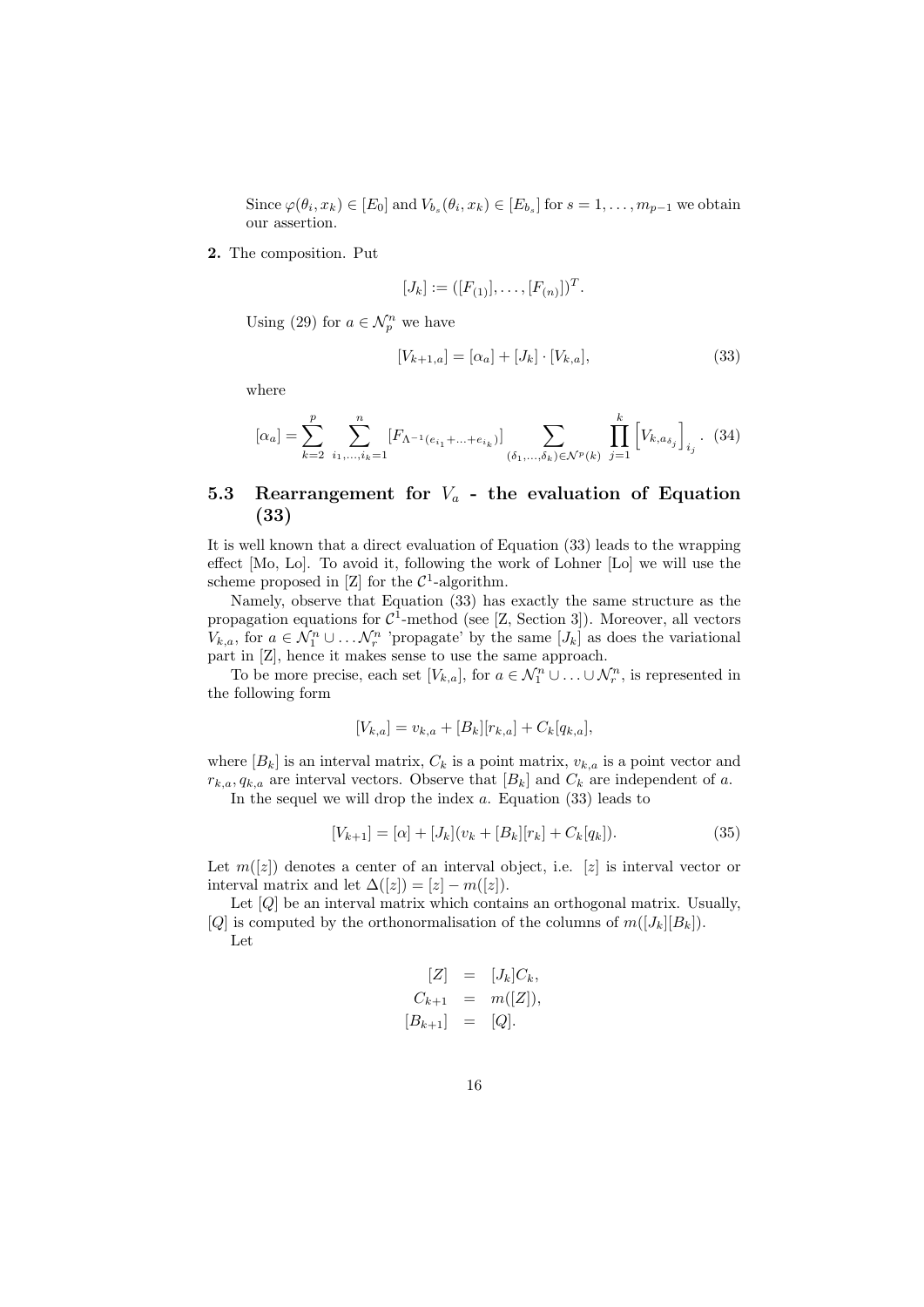Then we rearrange formula (35) as follows

$$
[s] = [\alpha] + [J_k]v_k + \Delta([Z])[q_k],
$$
  
\n
$$
v_{k+1} = m([s]),
$$
  
\n
$$
[q_{k+1}] = [q_k],
$$
  
\n
$$
[r_{k+1}] = [Q^T]\Delta([s]) + ([Q^T][J_k][B_k]) [r_k].
$$
\n(36)

Summarizing, we can use the following data structure to represent  $\varphi(t_k, [x_0])$ and  $D_a\varphi(t_k,[x_0]),$  for  $a \in \mathcal{N}_1^n \cup \ldots \cup \mathcal{N}_r^n$ 

#### **type** CnSet = **record**

 $v_0, r_0, q_0$ : IntervalVector;  $C_0, B_0, C, B$ : IntervalMatrix;  ${v_a, r_a, q_a: \text{IntervalVector}}_{a \in \mathcal{N}_1^n}$ *∪...∪* $\mathcal{N}_r^n$ 

**end;**

The set  $\varphi(t_k, [x_0])$  is represented as  $v_0 + B_0r_0 + C_0q_0$ , the partial derivatives  $D_a\varphi(t_k,[x_0])$  are represented as  $v_a+Br_a+Cq_a$ . The matrices *B*, *C* are common for all partial derivatives.

Notice, that if we start the  $\mathcal{C}^r$  computation with an initial condition (17) then there is no Lipschitz part at the beginning for the partial derivatives. Hence, the initial values for *C* and *B* are set to the identity matrix and the initial values for  $q_a, r_a$  are set to zero.

If the interval vectors  $r_a$  become 'thick' (i.e. theirs diameters are larger than some threshold value) we can set a new Lipschitz part in our representation (it must be done simultaneously for all  $D_a\varphi$  and reset  $r_a$  in the following way

$$
q_a = r_a + (B^T C)q_a, \text{ for } a \in \mathcal{N}_1^n \cup \ldots \cup \mathcal{N}_r^n,
$$
  
\n
$$
r_a = 0, \text{ for } a \in \mathcal{N}_1^n \cup \ldots \cup \mathcal{N}_r^n,
$$
  
\n
$$
C = B,
$$
  
\n
$$
B = \text{Id}.
$$

This is a place where a discontinuity (non-monotonicity) appears in the algorithm. A similar change of the Lipschitz part may be done when vectors  $r_a$ become thick in comparison to *qa*.

# **6** Derivatives of Poincaré map

Consider a differential equation

$$
x' = f(x), \quad x \in \mathbb{R}^n, \quad f \in \mathcal{C}^{K+1}.
$$
 (37)

Let  $\varphi : \mathbb{R} \times \mathbb{R}^n \to \mathbb{R}^n$  be a (local) dynamical system induced by (37). Let  $\alpha: \mathbb{R}^n \to \mathbb{R}$  be  $C^1$ -map. Put  $\Pi = \{x \mid \alpha(x) = C\}.$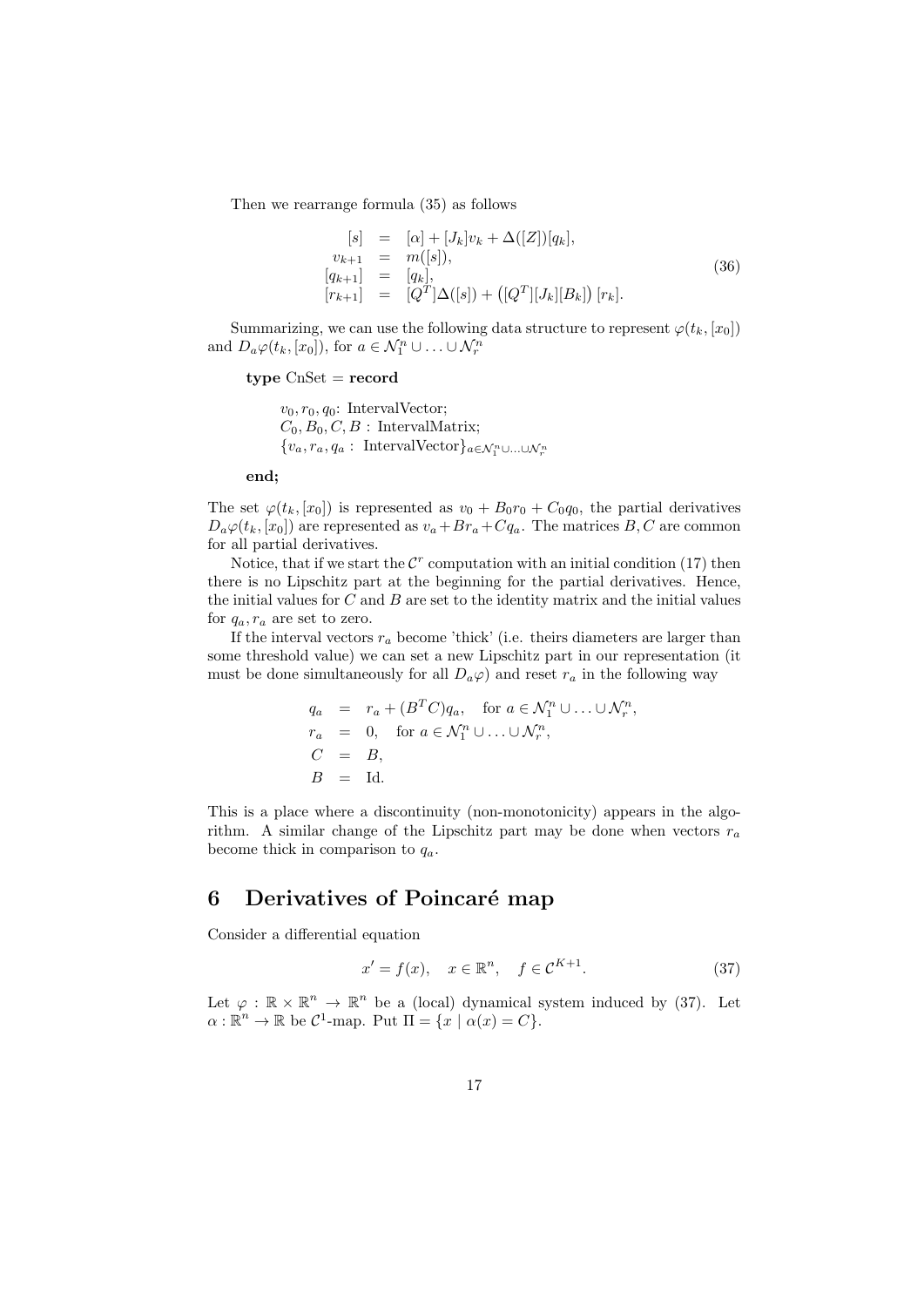**Definition 13** *We will say that* Π *is a local section for the vector field f at*  $y_0 \in \Pi$  *if* 

$$
\langle \nabla \alpha(y_0) | f(y_0) \rangle \neq 0. \tag{38}
$$

Assume  $x_0 \in \mathbb{R}^n$  and  $t_0 \in \mathbb{R}$  are such that  $\Pi$  is a local section at  $\varphi(t_0, x_0)$ . Consider an implicit equation

$$
\alpha(\varphi(t_P(x),x)) = C.\t(39)
$$

It follows easily from (38) and from the implicit function theorem that there exists a uniquely defined  $t_P$  :  $\mathbb{R}^n$ *→*→ $\mathbb{R}$  in a neighborhood of  $x_0$ , such that  $t_P(x_0) = t_0$ . The function  $t_P$  is as smooth as the flow *φ*. We will refer to *t<sup>P</sup>* as to the *Poincare return time to section* Π.

We define a Poincaré map  $P : \mathbb{R}^n \supset \text{dom}(t_P) \to \mathbb{R}^n$  by

$$
P(x) = \varphi(t_P(x), x). \tag{40}
$$

Usually the Poincaré map is defined as a map  $P : \Pi_1 \rightarrow \Pi_2$ , where  $\Pi_1, \Pi_2$  are some local sections in  $\mathbb{R}^n$ . The approach taken here, i.e. treating the Poincaré map as map  $P: \mathbb{R}^n \longrightarrow \mathbb{R}^n$  allows us to not to worry about the coordinates on the local section.

We are interested in the partial derivatives of *P* defined by (40).

From (40) we obtain

$$
\frac{\partial P_i}{\partial x_j}(x) = f_i(P(x)) \frac{\partial t_P}{\partial x_j}(x) + \frac{\partial \varphi_i}{\partial x_j}(t_P(x), x). \tag{41}
$$

We need  $\frac{\partial t_P}{\partial x_j}$ . We differentiate (39) to obtain

$$
\sum_{k=1}^{n} \frac{\partial \alpha}{\partial x_k} (P(x)) \left( f_k(P(x)) \frac{\partial t_P}{\partial x_j}(x) + \frac{\partial \varphi_k}{\partial x_j} (t_P(x), x) \right) = 0,
$$
  

$$
\langle \nabla \alpha(P(x)) | f(P(x)) \rangle \frac{\partial t_P}{\partial x_j}(x) + \sum_{k=1}^{n} \frac{\partial \alpha}{\partial x_k} (P(x)) \frac{\partial \varphi_k}{\partial x_j} (t_P(x), x) = 0.
$$
 (42)

Hence

$$
\frac{\partial t_P}{\partial x_j}(x) = -\frac{1}{\langle \nabla \alpha(P(x)) | f(P(x)) \rangle} \sum_{k=1}^n \frac{\partial \alpha}{\partial x_k}(P(x)) \frac{\partial \varphi_k}{\partial x_j}(t_P(x), x). \tag{43}
$$

#### **6.1 Higher order derivatives of the Poincaré map**

To make formulas transparent we will drop arguments of functions in this section, but reader should be aware that for *t<sup>P</sup>* and its partial derivatives the argument is *x*, for  $\varphi$  and  $D_a\varphi$  the argument is always the pair  $(t_P(x), x)$ .

From (41) we obtain

$$
D_{(j,c)}P = \frac{\partial^2}{\partial t^2} \varphi D_{(j)} t_P D_{(c)} t_P + \frac{\partial}{\partial t} D_{(c)} \varphi D_{(j)} t_P + \frac{\partial}{\partial t} \varphi D_{(j,c)} t_P + \frac{\partial}{\partial t} D_{(j)} \varphi D_{(c)} t_P + D_{(j,c)} \varphi.
$$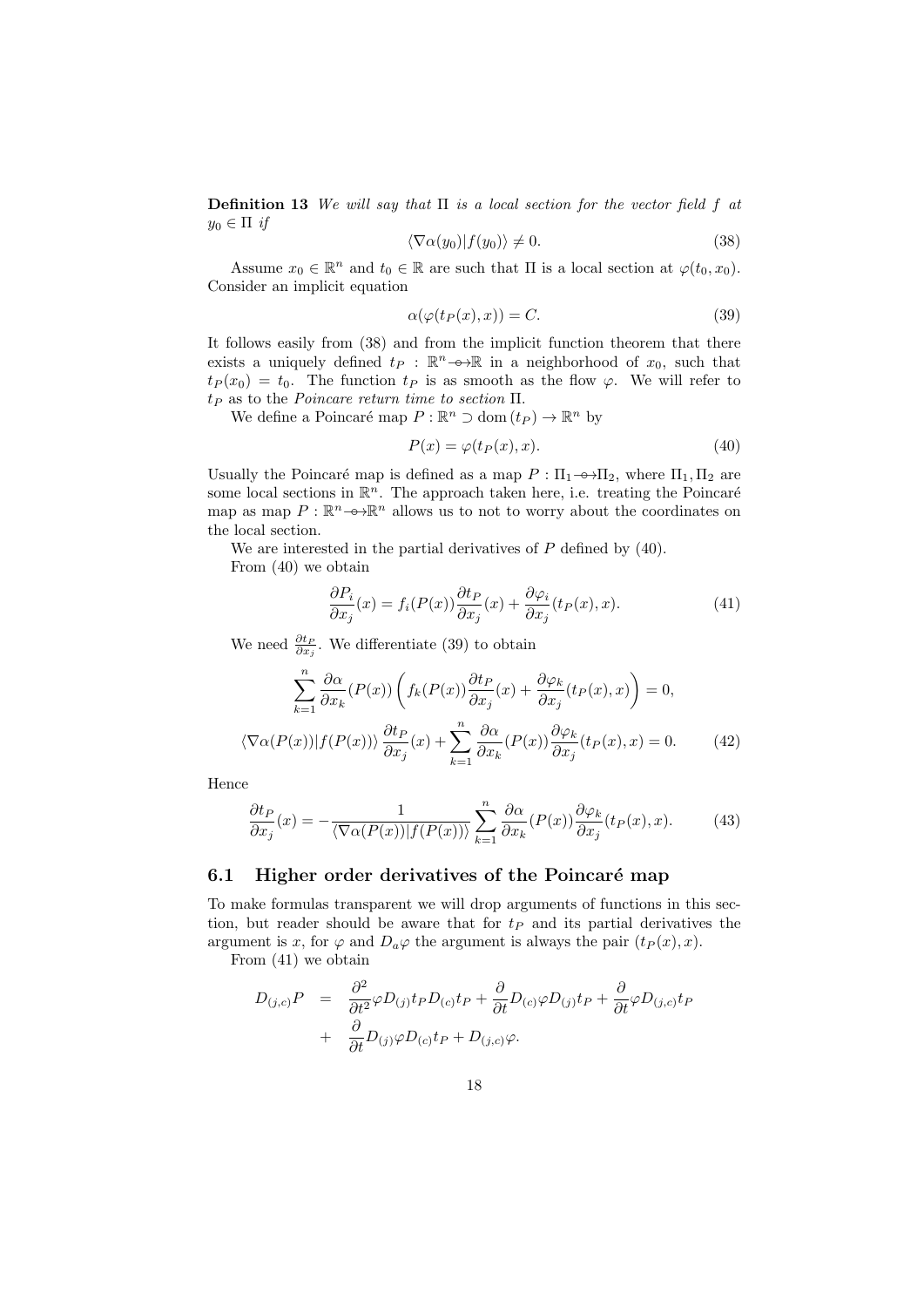It is easy to see that partial derivatives of high order give rise to quite complex expressions and it is not entirely obvious how to organize it in some coherent and programmable way. For this purpose we use the following

**Lemma 14** *For a multipointer*  $a \in \mathcal{N}_p^n$  *we have* 

$$
D_a P = D_a \varphi + \frac{\partial \varphi}{\partial t} D_a t_P + \sum_{k=2}^p \frac{\partial^k \varphi}{\partial t^k} \sum_{(\delta_1, ..., \delta_k) \in \mathcal{N}^p(k)} \prod_{j=1}^k D_{a_{\delta_j}} t_P + \sum_{k=2}^p \sum_{(\delta_1, ..., \delta_k) \in \mathcal{N}^p(k)} \sum_{s=1}^k \frac{\partial^{k-1}}{\partial t^{k-1}} D_{a_{\delta_s}} \varphi \prod_{j \neq s} D_{a_{\delta_j}} t_P.
$$
 (44)

**Proof:** By induction on  $p$ . For  $p = 1$  formula (44) is equivalent to (41), because the two last sums are taken over empty set. Assume (44) holds true for some  $p \geq 1$  and fix  $a \in \mathcal{N}_{p+1}^n$ . Our goal is to show that

$$
D_a P = R_1 + R_2 + R_3,
$$

where

$$
R_1 = D_a \varphi + \frac{\partial}{\partial t} \varphi D_a t_P,
$$
  
\n
$$
R_2 = \sum_{k=2}^{p+1} \frac{\partial^k}{\partial t^k} \varphi \sum_{(\delta_1, ..., \delta_k) \in \mathcal{N}^{p+1}(k)} \prod_{j=1}^k D_{a_{\delta_j}} t_P,
$$
  
\n
$$
R_3 = \sum_{k=2}^{p+1} \sum_{(\delta_1, ..., \delta_k) \in \mathcal{N}^{p+1}(k)} \sum_{s=1}^k \frac{\partial^{k-1}}{\partial t^{k-1}} D_{a_{\delta_s}} \varphi \prod_{j \neq s} D_{a_{\delta_j}} t_P.
$$

Write  $a = \beta + \gamma$ , where  $\beta \in \mathcal{N}_p^n$  and  $\gamma = (a_{p+1}) \in \mathcal{N}_1^n$ . From the induction assumption we have

$$
D_a P = D_{\gamma} (D_{\beta} \varphi + \frac{\partial}{\partial t} \varphi D_{\beta} t_P) + D_{\gamma} \left( \sum_{k=2}^p \frac{\partial^k}{\partial t^k} \varphi \sum_{(\delta_1, ..., \delta_k) \in \mathcal{N}^p(k)} \prod_{j=1}^k D_{\beta_{\delta_j}} t_P \right) + D_{\gamma} \left( \sum_{k=2}^p \sum_{(\delta_1, ..., \delta_k) \in \mathcal{N}^p(k)} \sum_{s=1}^k \frac{\partial^{k-1}}{\partial t^{k-1}} D_{\beta_{\delta_s}} \varphi \prod_{j \neq s} D_{\beta_{\delta_j}} t_P \right) = \sum_{i=1}^{10} S_i,
$$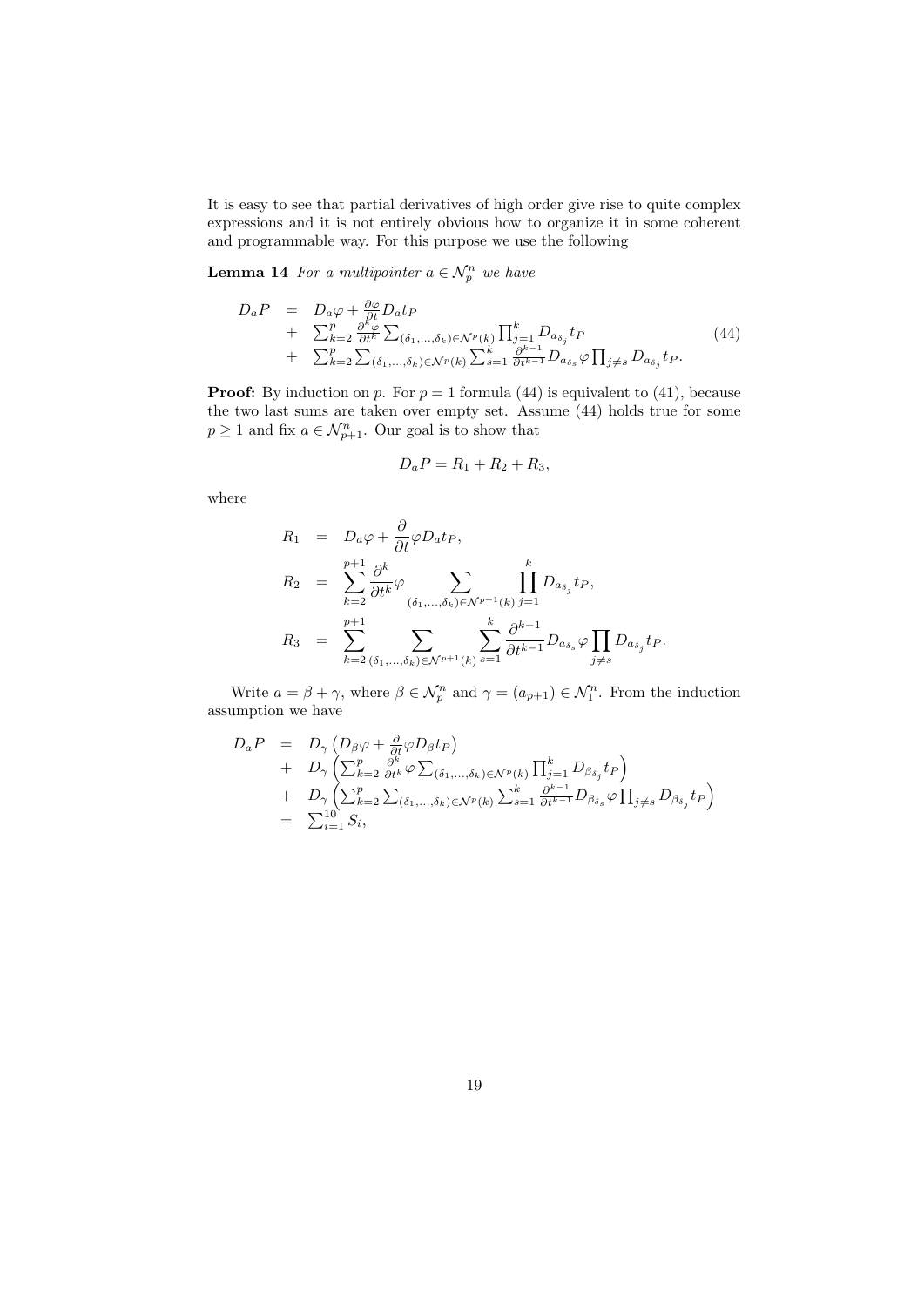where

$$
S_{1} = D_{a}\varphi + \frac{\partial}{\partial t}\varphi D_{a}t_{P},
$$
\n
$$
S_{2} = \frac{\partial}{\partial t}D_{\beta}\varphi D_{\gamma}t_{P},
$$
\n
$$
S_{3} = \frac{\partial}{\partial t^{2}}\varphi D_{\beta}t_{P}D_{\gamma}t_{P},
$$
\n
$$
S_{4} = \frac{\partial}{\partial t}D_{\gamma}\varphi D_{\beta}t_{P},
$$
\n
$$
S_{5} = \sum_{k=2}^{p} \frac{\partial^{k}}{\partial t^{k}}D_{\gamma}\varphi \sum_{(\delta_{1},...,\delta_{k}) \in \mathcal{N}^{p}(k)} \prod_{j=1}^{k} D_{\beta_{\delta_{j}}}t_{P},
$$
\n
$$
S_{6} = \sum_{k=2}^{p} \frac{\partial^{k+1}}{\partial t^{k+1}}\varphi D_{\gamma}t_{P} \sum_{(\delta_{1},...,\delta_{k}) \in \mathcal{N}^{p}(k)} \prod_{j=1}^{k} D_{\beta_{\delta_{j}}}t_{P},
$$
\n
$$
S_{7} = \sum_{k=2}^{p} \frac{\partial^{k}}{\partial t^{k}}\varphi \sum_{(\delta_{1},...,\delta_{k}) \in \mathcal{N}^{p}(k)} \sum_{s=1}^{k} D_{\beta_{s}} + \gamma t_{P} \prod_{j=1}^{k} D_{\beta_{\delta_{j}}}t_{P},
$$
\n
$$
S_{8} = \sum_{k=2}^{p} \sum_{(\delta_{1},...,\delta_{k}) \in \mathcal{N}^{p}(k)} \sum_{s=1}^{k} \frac{\partial^{k-1}}{\partial t^{k-1}} D_{\beta_{\delta_{s}}} + \gamma \varphi \prod_{j \neq s} D_{\beta_{\delta_{j}}}t_{P},
$$
\n
$$
S_{9} = \sum_{k=2}^{p} \sum_{(\delta_{1},...,\delta_{k}) \in \mathcal{N}^{p}(k)} \sum_{s=1}^{k} \frac{\partial^{k-1}}{\partial t^{k}} D_{\beta_{\delta_{s}}} \varphi D_{\gamma}t_{P} \prod_{j \neq s} D_{\beta_{\delta_{j}}}t_{P},
$$
\n
$$
S_{10} = \sum_{k=2}^{p} \sum_{(\delta_{1},...,\delta_{k}) \in \math
$$

Obviously  $R_1 = S_1$ . We will show that  $R_2 = S_3 + S_6 + S_7$  and  $R_3 = S_2 + S_4 +$  $S_5 + S_8 + S_9 + S_{10}$ .

Denote by  $R_{i,k}$ ,  $i = 2, 3$  a part of sum  $R_i$  with fixed  $k = 2, \ldots, p + 1$ . Similarly, let us denote by  $S_{i,k}$  a part of sum  $S_i$ ,  $i = 5, \ldots, 10$ , for  $k = 2, \ldots, p$ .

Using decomposition of  $\mathcal{N}^{p+1}(2)$  as in (9) we obtain that  $R_{2,2} = S_3 + S_{7,2}$ . Similarly, using (9) we observe that  $R_{2,k} = S_{6,k-1} + S_{7,k}$  for  $k = 3, ..., p$ . Finally, since  $N^{p+1}(p+1) = \{((1), (2), \ldots, (p+1))\}$  and  $\gamma = (a_{p+1})$  we find that  $R_{2,p+1} = S_{6,p}$ . This shows that  $R_2 = S_3 + S_6 + S_7$ .

It remains to show that  $R_3 = S_2 + S_4 + S_5 + S_8 + S_9 + S_{10}$ . We will classify possible terms by the fact, where  $p + 1$  appears in  $\delta_i$ ,  $i = 1, \ldots, k$  and how this *δ*<sup>*i*</sup> enters in  $R_3$  as *δ*<sup>*s*</sup> or *δ*<sup>*j*</sup>. There are four cases

- 1.  $\delta_s = (p+1)$ ,
- 2.  $\delta_i = (p+1)$ ,
- 3.  $p + 1 \in \delta_s$ ,  $|\delta_s| > 2$ ,
- 4. *p* + 1 ∈  $δ_j$ ,  $|δ_j|$  ≥ 2.

Let us fix  $k = 2$ . Let  $(\delta_1, \delta_2) \in \mathcal{N}^{p+1}(2)$ . The term for case 1 is  $S_4$ , for case 2 is  $S_2$ , case 3 is  $S_{8,2}$  and case 4 is  $S_{10,2}$ . Hence,  $R_{3,2} = S_2 + S_4 + S_{8,2} + S_{10,2}$ .

For  $k = 3, \ldots, p$  and fixed  $(\delta_1, \ldots, \delta_k) \in \mathcal{N}^{p+1}(k)$  we have: case 1 is given by  $S_{5,k-1}$ , case 2 by  $S_{9,k-1}$ , case 3 by  $S_{8,k}$  and case 4 by  $S_{10,k}$  Hence, for  $k = 3, \ldots, p$  we have  $R_{3,k} = S_{5,k-1} + S_{9,k-1} + S_{8,k} + S_{10,k}$ .

Finally, for  $k = p + 1$  we observe, that  $R_{3,p+1} = S_{5,p} + S_{9,p}$ . Indeed, in this case  $(\delta_1, \ldots, \delta_{p+1}) = ((1), (2), \ldots, (p+1))$ . Hence, either for  $\delta_s = \gamma$  we have term  $S_{5,p}$  and  $\delta_s \neq \gamma$  we have  $S_{9,p}$ .

We have showed that  $R_3 = S_2 + S_4 + S_5 + S_8 + S_9 + S_{10}$  and the proof is finished.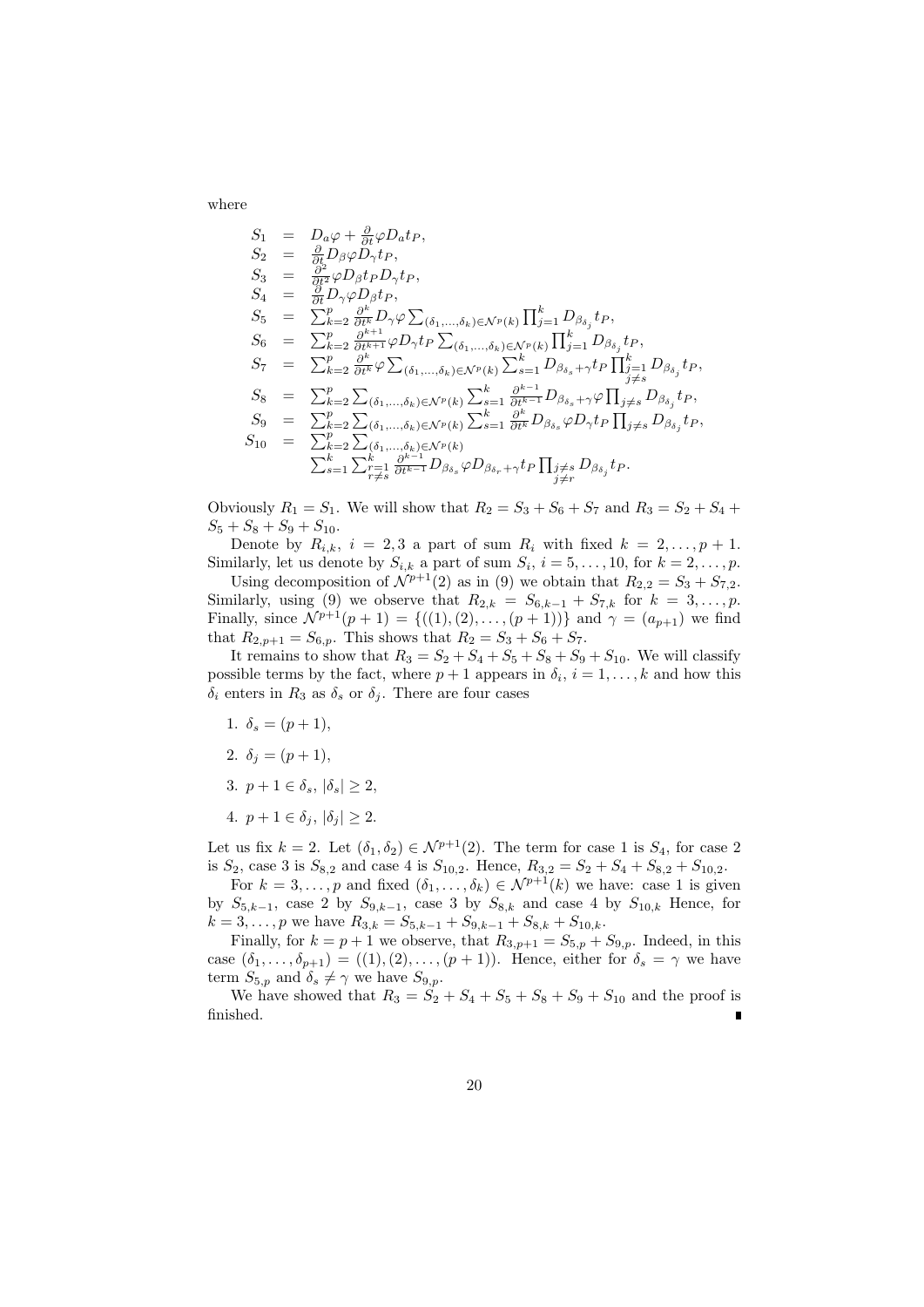Hence, if we know all the partial derivatives of  $t_P$  up order  $p$  we can compute the partial derivatives of the Poincaré map up the same order. In the next subsection we show how to compute partial derivatives of  $t<sub>P</sub>$  for affine sections.

#### **6.2 Partial derivatives of** *t<sup>P</sup>* **for affine sections**

Assume  $\alpha : \mathbb{R}^n \to \mathbb{R}$  is an affine map given by

$$
\alpha(x) = \alpha_0 + \sum_{i=1}^n \alpha_i x_i.
$$

This is a quite restrictive assumption about sections, but it leads to relatively simple formulas for  $D_a t$  and it is sufficient for the applications we have in mind.

**Lemma 15** *For a multipointer*  $a \in \mathcal{N}_p^n$  *holds* 

$$
- D_a t_P \left\langle \nabla \alpha | \frac{\partial}{\partial t} \varphi \right\rangle =
$$
  

$$
\left\langle \nabla \alpha | D_a \varphi \right\rangle + \sum_{k=2}^p \left\langle \nabla \alpha | \frac{\partial^k}{\partial t^k} \varphi \right\rangle_{(\delta_1, ..., \delta_k) \in \mathcal{N}^p(k)} \sum_{j=1}^k D_{a\delta_j} t_P
$$
  

$$
+ \sum_{k=2}^p \sum_{(\delta_1, ..., \delta_k) \in \mathcal{N}^p(k)} \sum_{s=1}^k \left\langle \nabla \alpha | \frac{\partial^{k-1}}{\partial t^{k-1}} D_{a\delta_s} \varphi \right\rangle \prod_{j \neq s} D_{a\delta_j} t_P.
$$

**Proof:** The proof is a direct consequence of Lemma 14 and (39). Since  $\alpha$  is affine, by differentiating of  $\alpha(P(x)) = C$  we get  $\langle \nabla \alpha | D_a P \rangle = 0$ . Using formula (44) for  $D_a P$  we obtain our assertion.

Fix  $[x] \subset \mathbb{R}^n$  and assume we have a rigorous bound for  $t_P([x]) \in [t_1, t_2]$  (see [Z, Section 6] for more details on this). Lemmas 15 and 14 show that given rigorous bounds for the partial derivatives  $D_a\varphi([t_1, t_2], [x])$  and  $\frac{\partial^k}{\partial t^k}D_a\varphi([t_1, t_2], [x])$ up to some order *p* we can compute recursively rigorous bounds for the partial derivatives of  $t_P([x])$  and  $P([x])$  up to the same order. Notice, that  $\frac{\partial^k}{\partial t^k}D_a\varphi$  are given by Taylor coefficients of the solution of (16) with initial conditions  $P([x])$ for  $\mathcal{C}^0$  part and  $D_a\varphi(t_P(x), [x])$  for equations for variations. Hence, these coefficients can be easily computed using the automatic differentiation algorithm.

# **7** Comparison to  $C^0$ -solver.

In this section we present results of comparison of the  $\mathcal{C}^0$ -solver applied to the second order variational equations with  $C^2$ -solver. We performed tests of these algorithms on some classical low dimensional examples, such as the Volterra-Lotka system

$$
\begin{cases}\n\dot{x} = x(2 - y), \\
\dot{y} = y(x - 3),\n\end{cases} \tag{45}
$$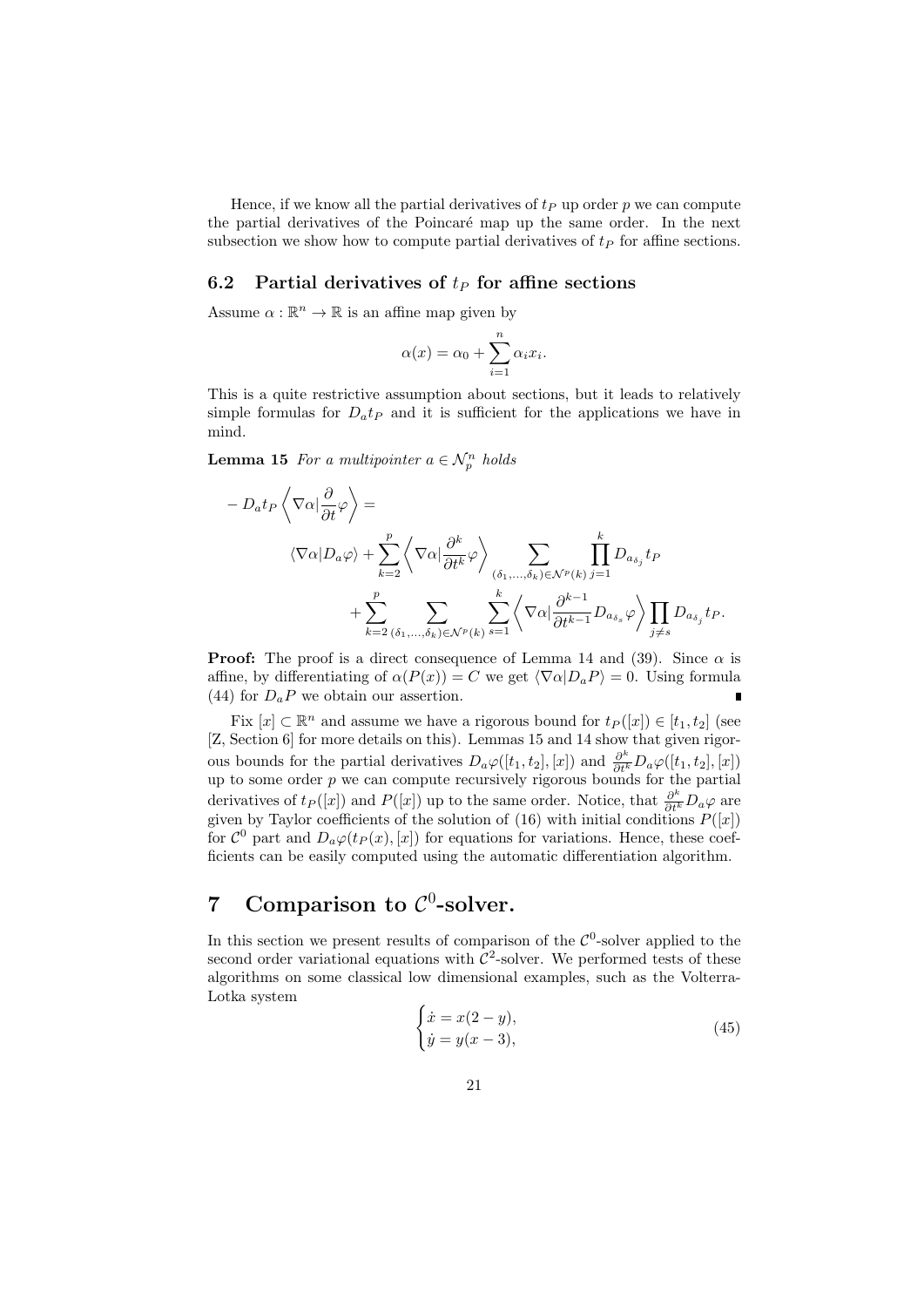the pendulum equation

$$
\ddot{x} = -\sin(x),\tag{46}
$$

the Lorenz system

$$
\begin{cases}\n\dot{x} = 10(-x + y), \\
\dot{y} = 28x - y - xz, \\
\dot{z} = xy - \frac{8}{3}z,\n\end{cases}
$$
\n(47)

the Michelson system

$$
\dddot{x} + \dot{x} + \frac{1}{2}x^2 = 1,\tag{48}
$$

the Rössler system

$$
\begin{cases}\n\dot{x} = -(y+z), \\
\dot{y} = x + 0.2y, \\
\dot{z} = 0.2 + z(x - 5.7),\n\end{cases}
$$
\n(49)

and for the Hénon-Heiles system (Hamiltonian equation)

$$
\begin{cases}\n\ddot{x} = -x - 2xy, \\
\ddot{y} = y^2 - y - x^2.\n\end{cases} \tag{50}
$$

#### **General settings of the tests.**

- *•* We integrate the above systems together with second and third order variational equations along periodic orbits using  $\mathcal{C}^2$ ,  $\mathcal{C}^3$  and  $\mathcal{C}^0$  solvers from the CAPD library [CAPD] to obtain bounds for the higher order derivatives. These periodic orbits are presented in Fig. 1. In each case the time of integration is equal to an approximate period of the orbit. We believe that this is a relevant time scale for the computer assisted proofs for these systems.
- When integrating the systems of variational equations using the  $\mathcal{C}^0$  solver we simply add the variational equations to the main equations and apply the  $\mathcal{C}^0$  solver to the extended system that has dimension  $n\begin{pmatrix} n+k \\ k \end{pmatrix}$ *k* ) , where  $n$  is the dimension of the main problem and  $k$  is order of derivatives we require.
- For each ODE (45)-(50) we set as initial conditions to each routine three boxes of diameters 0, 10*−*<sup>10</sup> and 10*−*<sup>6</sup> centered at a point very close to the corresponding periodic solution. The actual initial conditions are given in the caption of Fig. 1.
- *•* In each case we use the Taylor method of the order 20 with variable time step. The minimal acceptable time step has been set to 10*−*<sup>5</sup> . The computations were performed using the interval arithmetic with double precision.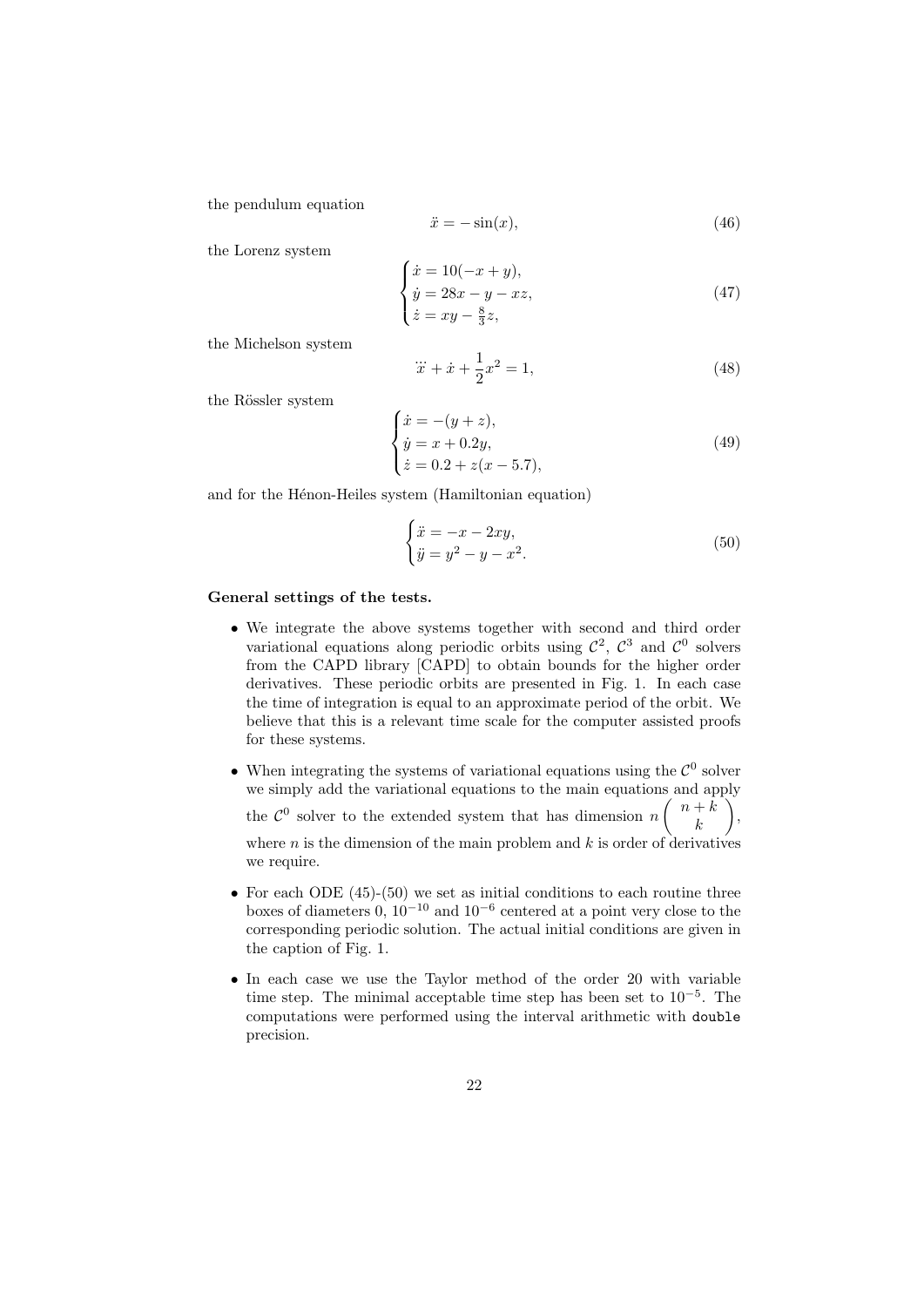

Figure 1: Periodic orbits for the systems (45-50). The initial conditions are: (2*.*5*,* 1*.*5) for the Volterra-Lotka system, (0*.*5*,* 0*.*5) for pendulum equation, (0*,* 1*.*52596*,* 0) for the Michelson system, (*−*2*.*14737*,* 2*.*07805*,* 27) for the Lorenz system,  $(0., -8.3809417428298, 0.029590060630665)$  for the Rössler system and  $(x, y, \dot{x}, \dot{y}) = (0, 0.10903, 0, 0.567723)$  for the Hénon-Heiles system.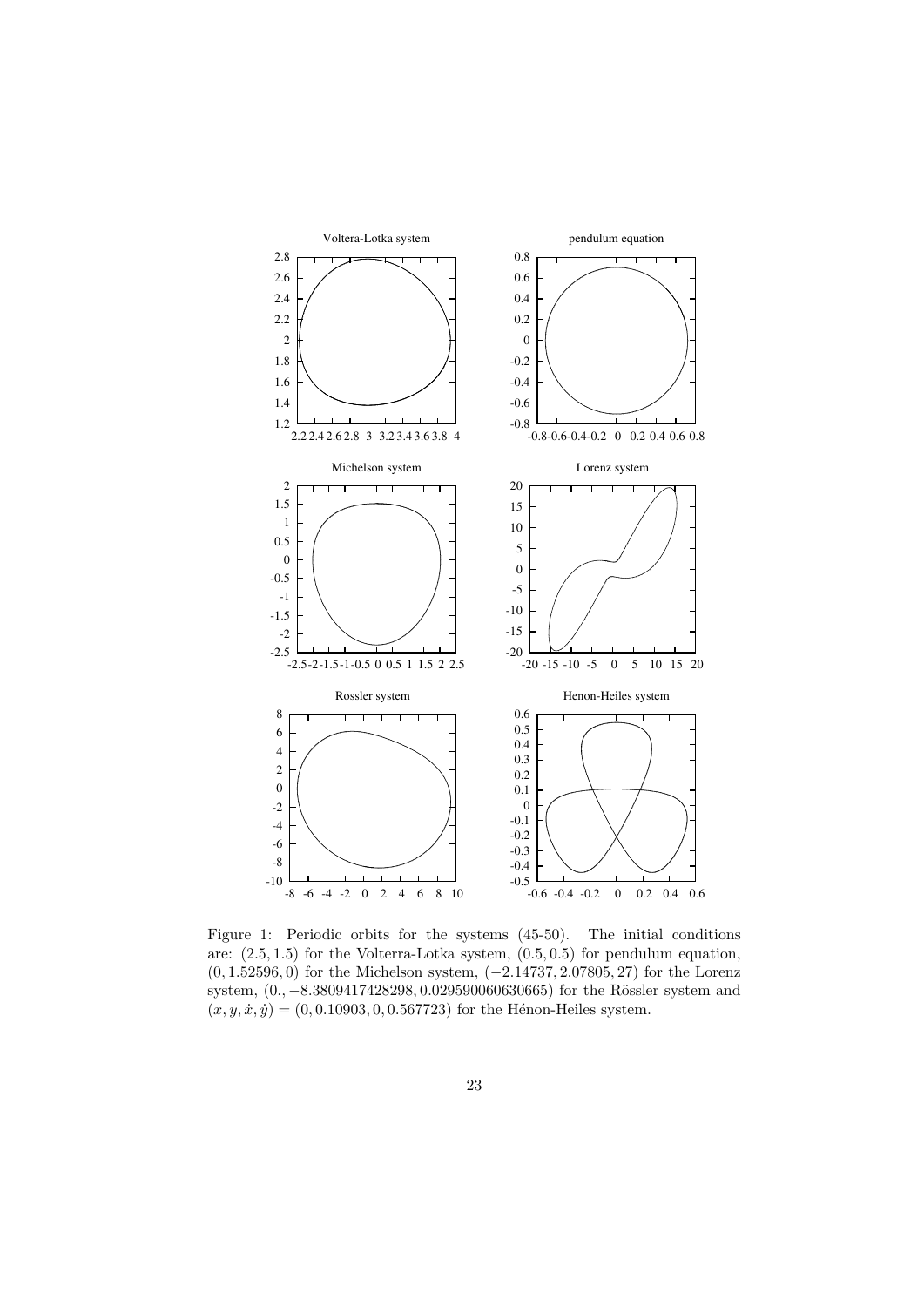

Figure 2: Plots of  $t \to r(\left[D^2\phi(x_0, t)\right])$  and  $t \to r(\left[D^3\phi(x_0, t)\right])$  for the Volterra-Lotka system (45) obtained from  $\mathcal{C}^0$  and  $\mathcal{C}^r$  solvers for various diameters of initial conditions.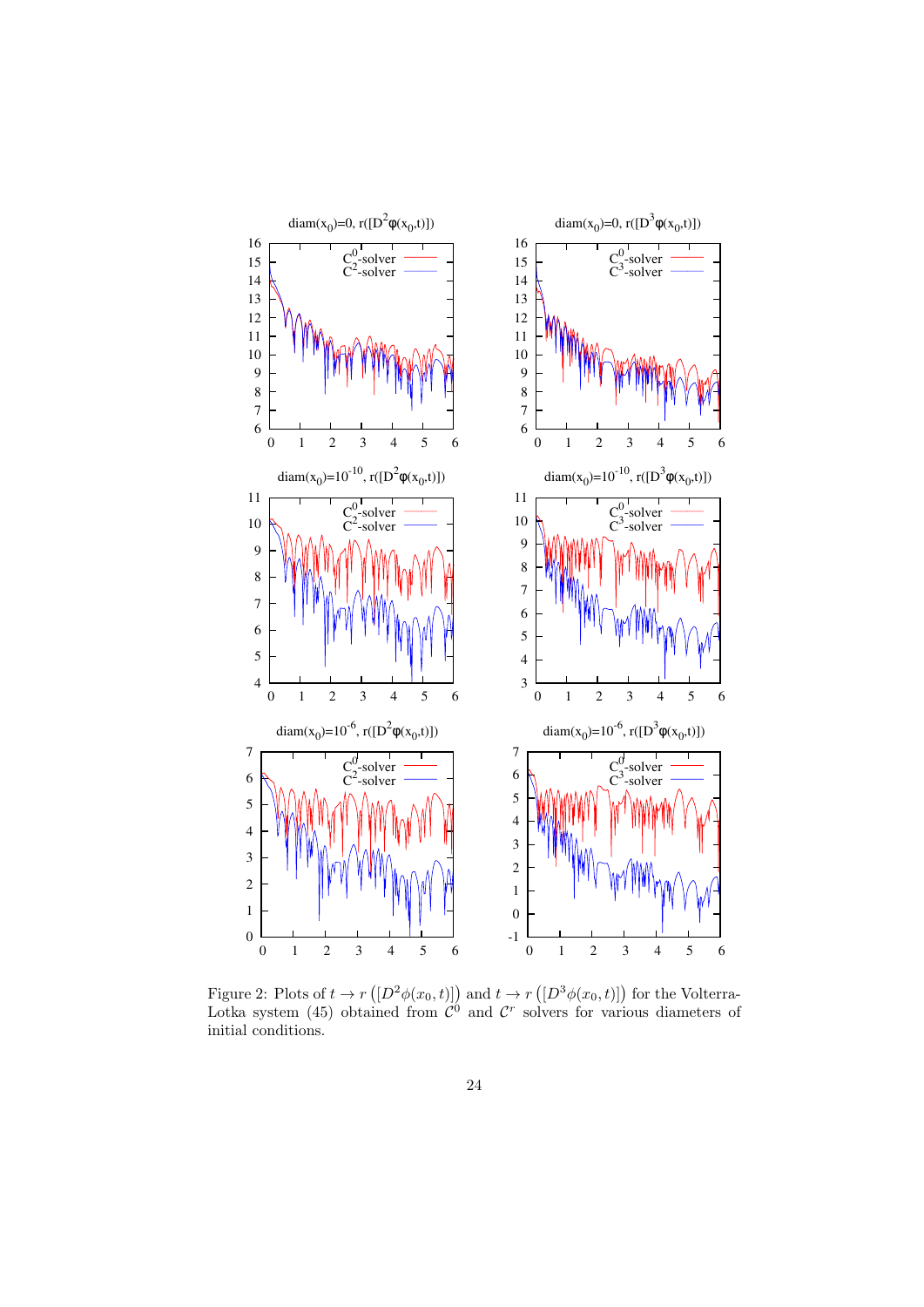

Figure 3: Plots of  $t \to r(\left[D^2\phi(x_0,t)\right])$  and  $t \to r(\left[D^3\phi(x_0,t)\right])$  for the pendulum equation (46) obtained from  $\mathcal{C}^0$  and  $\mathcal{C}^r$  solvers for various diameters of initial conditions.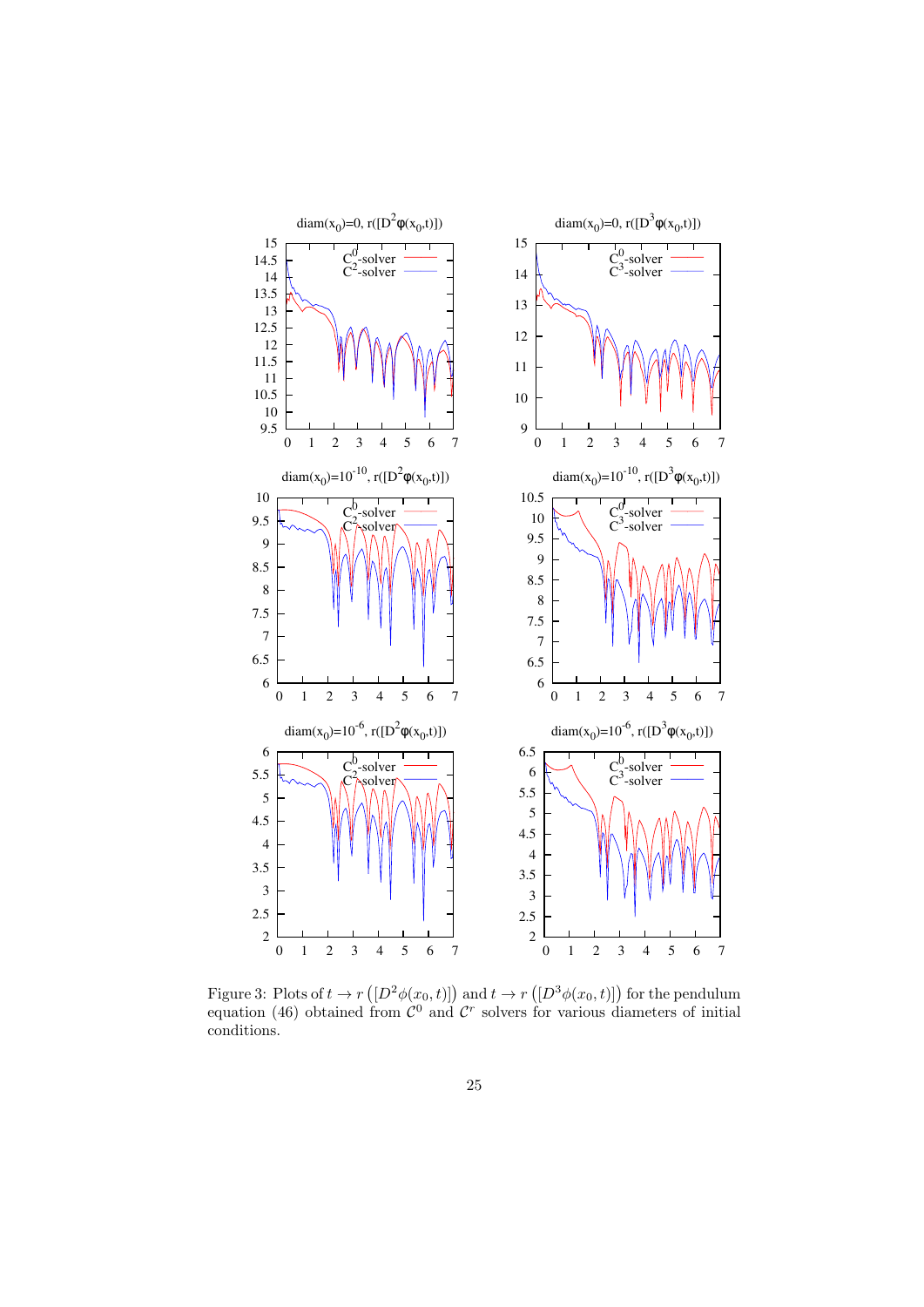

Figure 4: Plots of  $t \to r(\left[D^2\phi(x_0, t)\right])$  and  $t \to r(\left[D^3\phi(x_0, t)\right])$  for the Michelson system (48) obtained from  $\mathcal{C}^0$  and  $\mathcal{C}^r$  solvers for various diameters of initial conditions.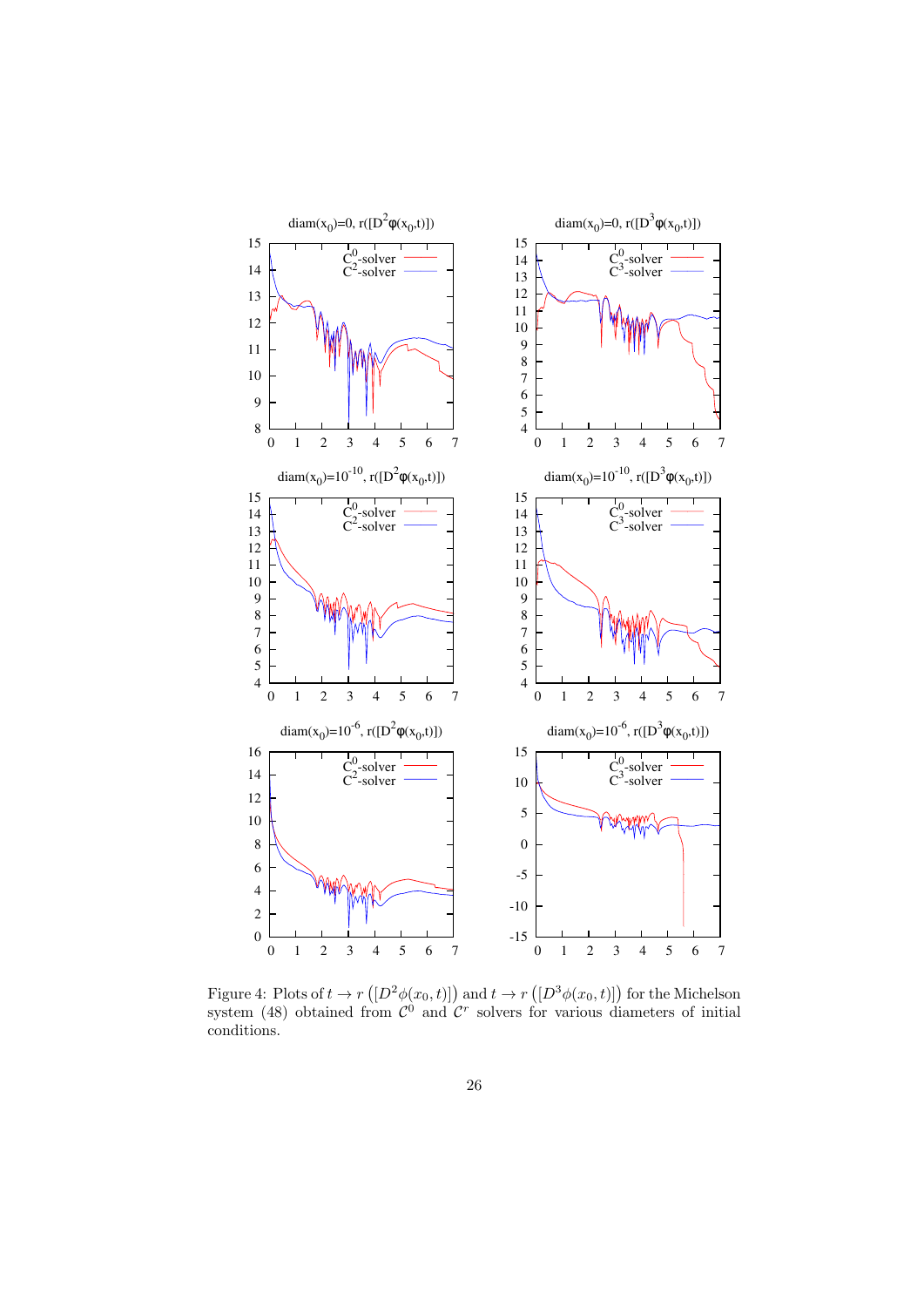

Figure 5: Plots of  $t \to r(\left[D^2\phi(x_0, t)\right])$  and  $t \to r(\left[D^3\phi(x_0, t)\right])$  for the Lorenz system (47) obtained from  $\mathcal{C}^0$  and  $\mathcal{C}^r$  solvers for various diameters of initial conditions.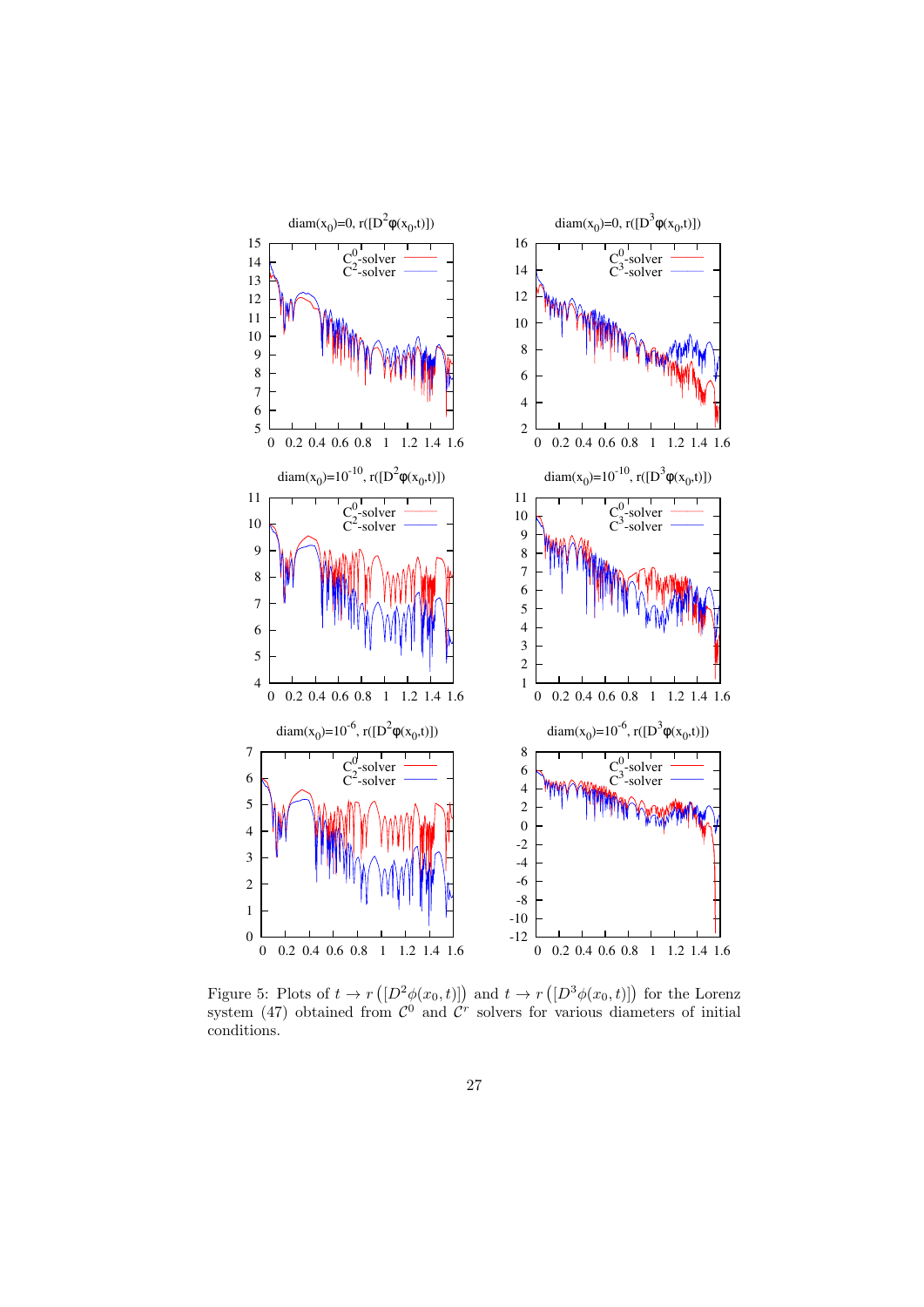

Figure 6: Plots of  $t \to r(\left[D^2\phi(x_0, t)\right])$  and  $t \to r(\left[D^3\phi(x_0, t)\right])$  for the Rössler system (49) obtained from  $\mathcal{C}^0$  and  $\mathcal{C}^r$  solvers for various diameters of initial conditions.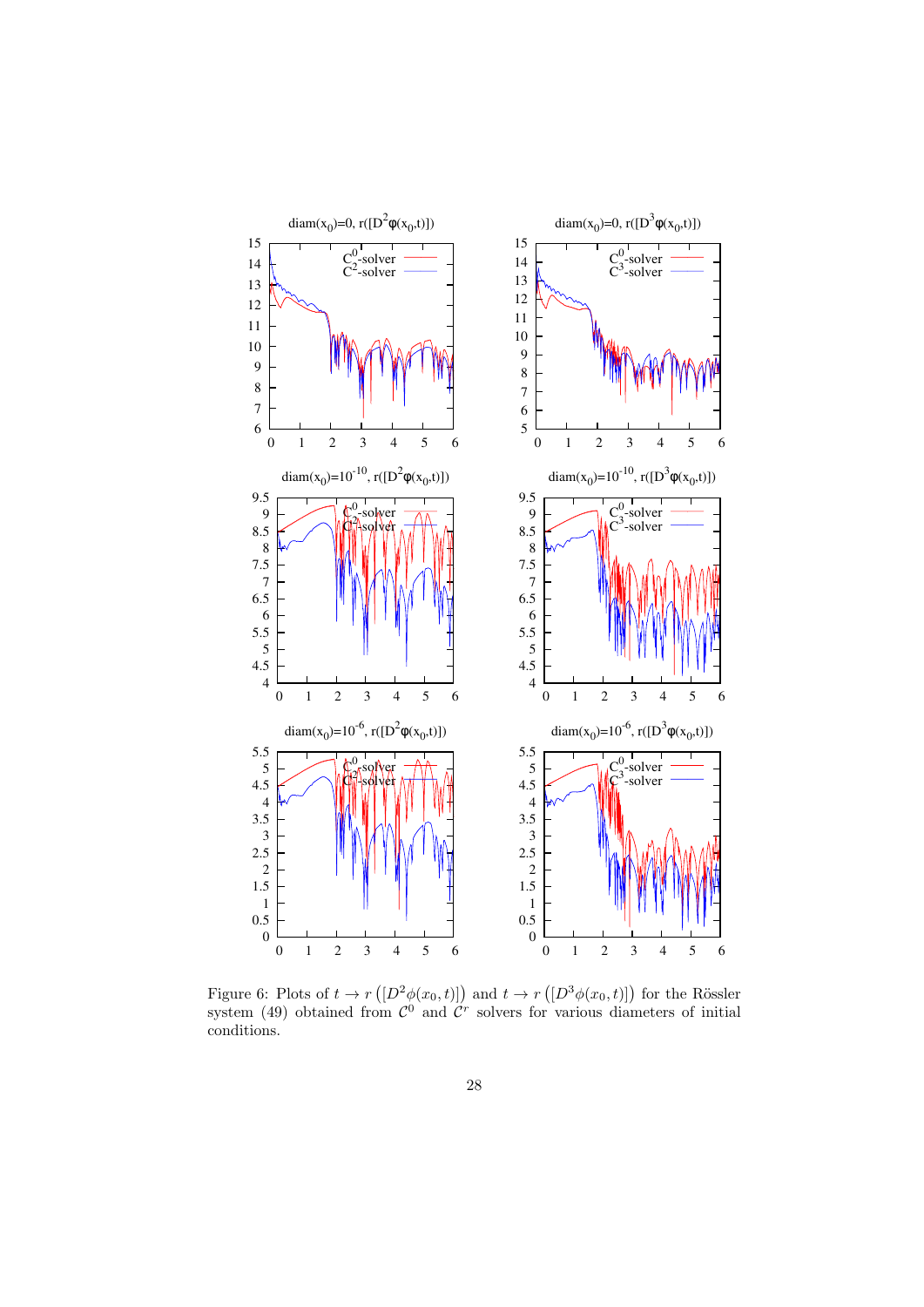

Figure 7: Plots of  $t \to r(\left[D^2\phi(x_0, t)\right])$  and  $t \to r(\left[D^3\phi(x_0, t)\right])$  for the Hénon-Heiles system (50) obtained from  $\mathcal{C}^0$  and  $\mathcal{C}^r$  solvers for various diameters of initial conditions.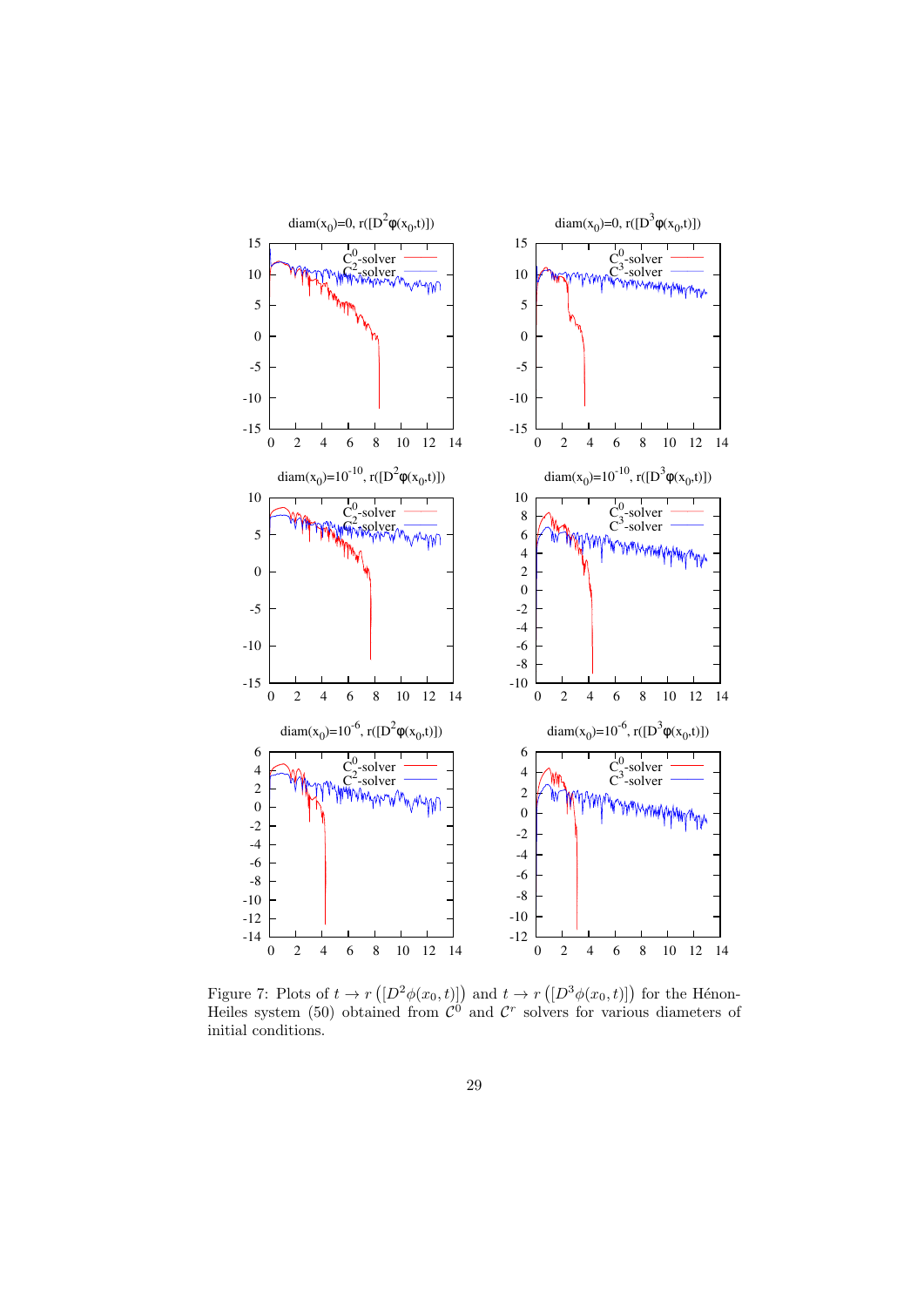| The system | second order derivatives |                         |                          | third order derivatives |                         |       |
|------------|--------------------------|-------------------------|--------------------------|-------------------------|-------------------------|-------|
|            | $\mathcal{C}^2$ -solver  | $\mathcal{C}^0$ -solver | ratio                    | $\mathcal{C}^3$ -solver | $\mathcal{C}^0$ -solver | ratio |
| $V-Ir$     | 0.30                     | 4.89                    | 16                       | 0.61                    | 25.35                   | 41    |
| pendulum   | 0.09                     | 1.96                    | 21                       | 0.21                    | 9.71                    | 46    |
| Michelson  | 0.20                     | 25.30                   | 126                      | 0.51                    | 237.14                  | 464   |
| Lorenz     | 1.22                     | 81.59                   | 66                       | 3.48                    | 762.34                  | 219   |
| Rössler    | 0.71                     | 58.96                   | 83                       | 1.87                    | 521.37                  | 278   |
| $H-H$      | 1.40                     | 430.21                  | $\overline{\phantom{a}}$ | 4.96                    | 3001.63                 |       |

Table 1: Comparison of the time of computation of  $\mathcal{C}^2$  and  $\mathcal{C}^3$  solvers and of  $\mathcal{C}^0$ solver when applied to the equations for variations. All the times of computation are given in seconds.

**Comparison of the time of computations.** As it is expected the  $\mathcal{C}^2$  and  $\mathcal{C}^3$  solvers are much faster than  $\mathcal{C}^0$  applied to the equations for variations. In Table 1 we present the time of computation (in seconds) for each problem when computed from a point initial condition (diam $(x_0) = 0$ ). For 2-3 dimensional systems the speed up of the computation of second order derivatives was between 16 and 126. For the third order derivatives it is even larger and varies between 41 and 464.

For the Hénon-Heiles Hamiltonian the  $\mathcal{C}^0$ -solver was not able to integrate along the periodic solution neither second nor third order derivatives even when starting from a point initial condition. In Table 1 we put gathered the times of computation up to the blow-up which occurred at  $t = 8.32874$  for the second order derivatives and  $t = 3.6712$  for the third order derivatives. The total time of integration for this system has been set to  $T = 13$ .

**Comparison of the obtained enclosures.** For an interval  $x = [a, b]$  we define a function

$$
r(x) = -\log_{10}\left(\frac{b-a}{|\text{mid}(x)|}\right) = -\log_{10}\left(\frac{2(b-a)}{|a+b|}\right).
$$

For an interval  $x = [a, b]$  that does not contain zero, the function  $r$  measures a relative diameter of  $x$ , i.e. an approximate number of significant decimal digits that are the same for *a* and *b*.

With some abuse of notation we will denote by the same letter a relative diameter of an interval vector  $[u] \subset \mathbb{R}^m$ , i.e.

$$
r([u]) = \min \{r([u]_i) : i = 1, \dots, m\}
$$

and of an enclosure of *k*-th order derivative of a smooth function *f*

$$
r([Dk f(x)]) = \min \{r([Da f(x)]): |a| = k\}.
$$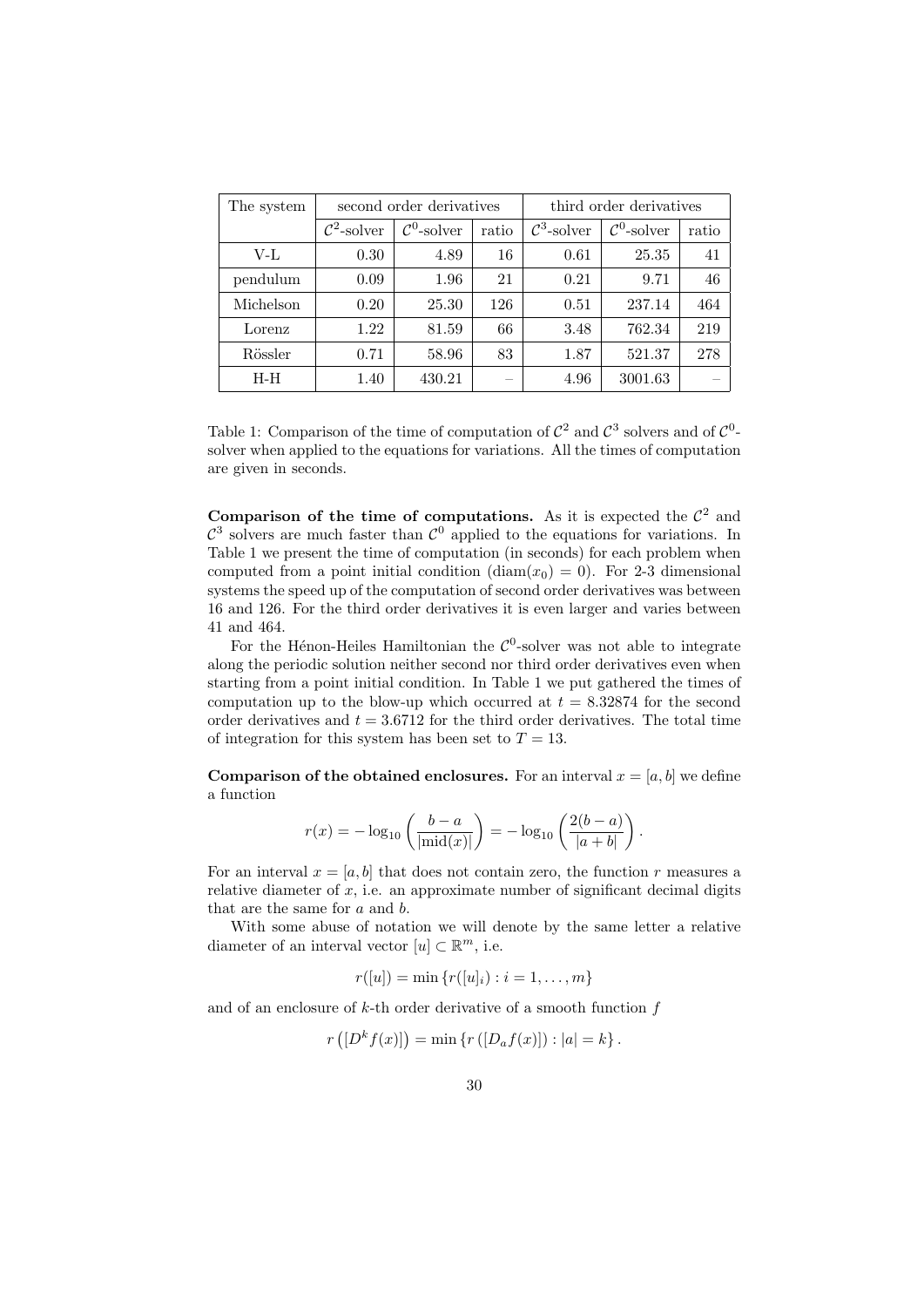In Figures 2–7 we present plots of the relative diameters of  $r(D^2\phi(x_0,t))$ and  $r(D^3\phi(x_0,t))$  as a function of time *t* obtained from  $\mathcal{C}^0$  and  $\mathcal{C}^r$  solvers for various diameters of initial conditions and for the systems  $(45-50)$ . Here  $\phi$ denotes the local flow induced by the equation under consideration.

In principle, our  $\mathcal{C}^r$ -algorithm may be less accurate than the  $\mathcal{C}^0$ -Lohner direct solver in the computation of  $D_a\varphi$  for  $|a|\geq 1$ , because we do not make use of the dependence of  $D_a\varphi$  on *x*. Indeed, this can be seen for lower dimensional systems. But we have paid for this with the serious increase of the computation times.

For point initial conditions this lack of accuracy can be compensated by switching to the multiprecision arithmetic. In fact, for the systems under consideration we were able to obtain much thinner enclosures for derivatives using higher precision and within comparable or better time of computations.

For the initial conditions of nonzero diameters one can subdivide the sets. In many cases this strategy allows us to obtain better accuracy within same or better time. In some cases, like the Volterra-Lotka system (45) and the Lorenz system (47) obtained enclosures are significantly better when integrating the variational equations using the  $\mathcal{C}^0$  solver. For these systems and low order derivatives one can choose between  $\mathcal{C}^0$  and  $\mathcal{C}^r$  solvers depending on the required accuracy of the result.

On the other hand, the  $\mathcal{C}^0$  solver were not able to integrate third order derivatives for the Lorenz and Michelson systems when  $\text{diam}(x_0) = 10^{-6}$ .

For higher dimensional systems, like the Hénon-Heiles Hamiltonian we see that the  $\mathcal{C}^0$ -solver cannot compete with  $\mathcal{C}^r$ -algorithm. Both, the time of computation and obtained enclosures for second and third order derivatives are worse than those resulting from the  $C^r$ -solver.

**Memory usage.** We would like to mention that the direct  $\mathcal{C}^0$ -solver when applied to the equations for variations requires also a huge memory. This is due to the fact, that the *C*  $\sigma$  solver extended by  $k$ -th order variational equations builds

a tree for automatic differentiation for the system in *n*  $\left( n+k\right)$ *k*  $\setminus$ -dimensional

space and also its derivative. This squares the effective dimension for  $\mathcal{C}^0$  solver. For the Hénon-Heiles system (50) and the third order derivatives the  $\mathcal{C}^0$  solver used 22.31MB of RAM while  $C^3$  solver used 416kB, only.

**Conclusions.** The proposed algorithm has been proved to be very useful in many applications [KWZ, Wi, WZ2, WZ3]. In these papers we applied our  $C^2 - C^5$ -algorithms to study various kind of dynamic and bifurcations of ODEs. In all of these applications the desired accuracy of computed derivatives was not that large as we usually require for the  $\mathcal{C}^0$  image of the set – only a very few significant digits were necessary to get the result. Our tests show that *C r* solver can compute high order derivatives with acceptable accuracy in a very good CPU time.

Our tests show also, that when the high accuracy of derivatives is required,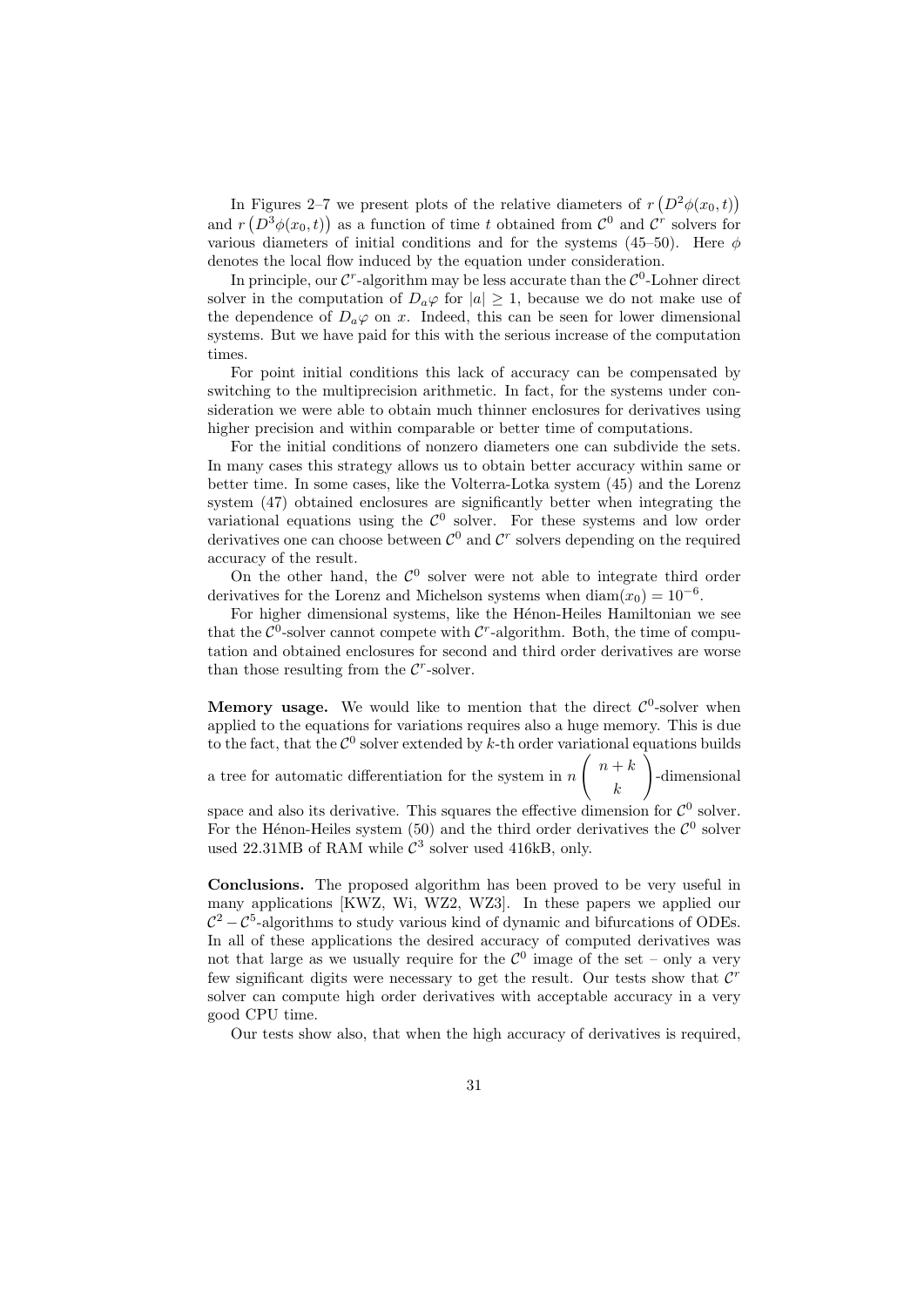the  $\mathcal{C}^0$  solver applied to the equations for variations can compete with  $\mathcal{C}^r$  solvers for low dimensional systems and for low order derivatives, only. This is due to:

- loss of control of the wrapping effect in the  $\mathcal{C}^0$  solver when the dimension is really high,
- memory usage. For example, using our  $\mathcal{C}^5$  solver we integrated along a periodic solution the fifth order derivatives of a Hamiltonian flow (n-body problem) in 8 dimensions. The program used 7GB of RAM. We were not able to build the  $\mathcal{C}^0$  solver for fifth order derivatives on a computer with 64GB of memory.
- *•* Even if possible to build the necessary objects in the memory, the time of computations for large problems would be very large.

### **References**

- [A] G. Alefeld, *Inclusion methods for systems of nonlinear equations the interval Newton method and modifications*, in Topics in Validated Computations, J. Herzberger (Editor), Elsevier Science B.V., 1994, pages 7–26
- [BHS] H.W. Broer, G.B. Huitema and M.B. Sevryuk, *Quasi-periodicity in families of dynamical systems: order amidst chaos*, Lecture Notes in Mathematics, Vol. 1645, Springer Verlag, (1996).
- [BM] M. Berz, K. Makino, *New Methods for High-Dimensional Verified Quadrature*, Reliable Computing, 5, 13-22 (1999)
- [CAPD] CAPD Computer Assisted Proofs in Dynamics group, a C++ package for rigorous numerics, http://capd.wsb-nlu.edu.pl.
- [G] A. Griewank, *Evaluating Derivatives: Principles and Techniques of Algorithmic Differentiation*, Frontiers in Applied Mathematics 19. SIAM, 2000.
- [GZ] Z. Galias, P. Zgliczyński, *Computer assisted proof of chaos in the Lorenz system*, Physica D, 115, 1998,165–188
- [JZ] Angel Jorba, Maorong Zou, A *software package for the numerical integration of ODE by means of high-order Taylor methods*, Experimental Mathematics 14, pp. 99-117 (2005).
- [H] Michael Hardy, *Combinatorics of Partial Derivatives*, Electronic Journal of Combinatorics, 13 (2006),  $\#R1$ .
- [HNW] E. Hairer, S.P. Nørsett, G. Wanner, *Solving Ordinary Differential Equations I, Nonstiff Problems*, Springer-Verlag, Berlin Heidelberg 1987.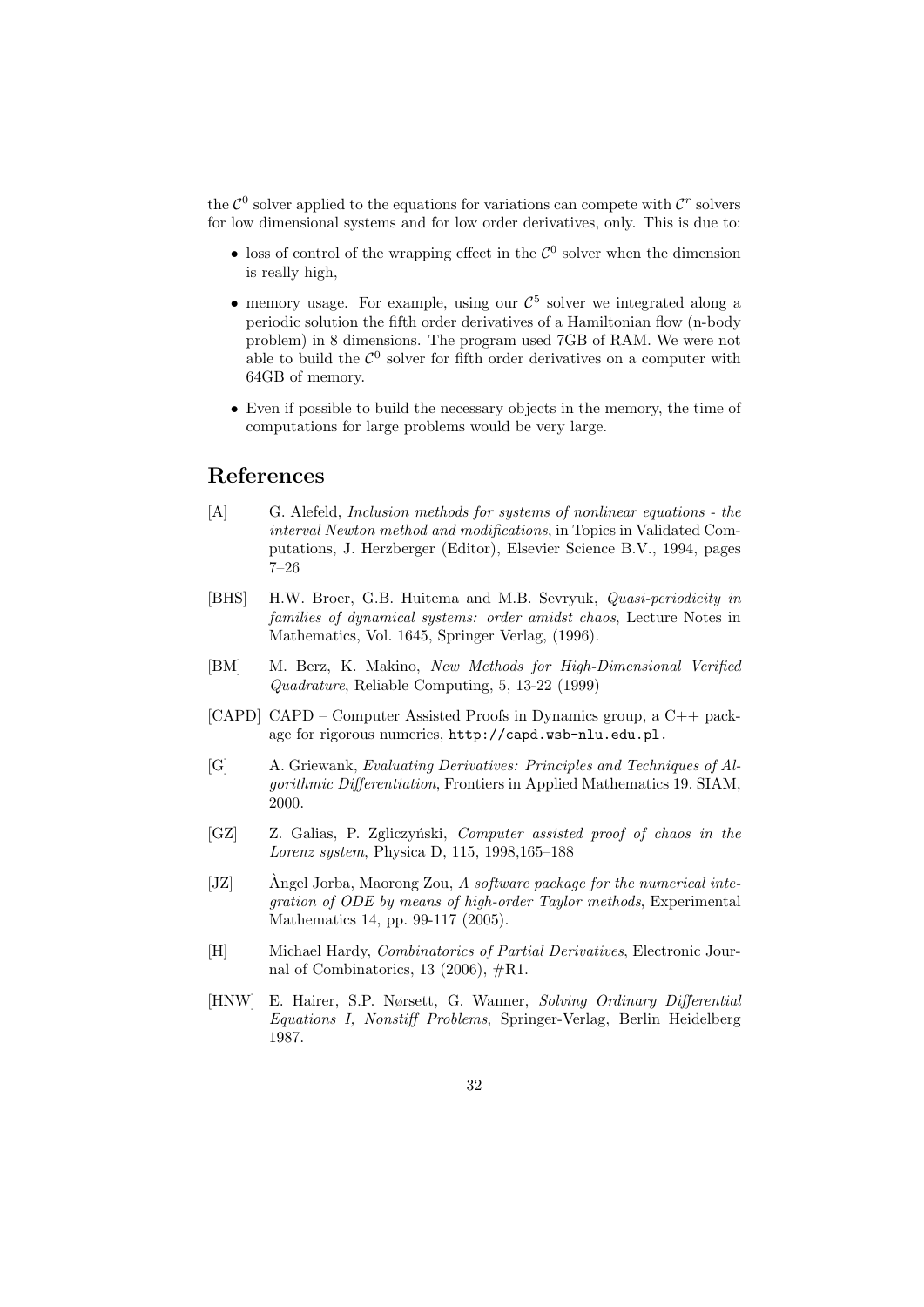- [HZHT] B. Hassard, J. Zhang, S. Hastings, W. Troy, *A computer proof that the Lorenz equations have "chaotic" solutions*, Appl. Math. Letters, 7 (1994), 79–83
- [KZ] T. Kapela, P. Zgliczyński, *The existence of simple choreographies for N-body problem - a computer assisted proof*, Nonlinearity, 16 (2003), 1899-1918
- [KWZ] H. Kokubu, D.Wilczak, P. Zgliczy´nski, *Rigorous verification of cocoon bifurcations in the Michelson system*, Nonlinearity, 20 (2007), 2147- 2174.
- [Lo] R.J. Lohner, *Computation of Guaranteed Enclosures for the Solutions of Ordinary Initial and Boundary Value Problems*, in: Computational Ordinary Differential Equations, J.R. Cash, I. Gladwell Eds., Clarendon Press, Oxford, 1992.
- [Mi] D. Michelson, *Steady solutions of the Kuramoto–Sivashinsky equation*, Physica D, **19**, (1986) 89-111.
- [Mo] R.E. Moore, *Interval Analysis.* Prentice Hall, Englewood Cliffs, N.J., 1966
- [MM] K. Mischaikow, M. Mrozek, *Chaos in the Lorenz equations: A computer assisted proof. Part II: Details*, Mathematics of Computation, 67, (1998), 1023–1046
- [MZ] M. Mrozek, P. Zgliczyński, *Set arithmetic and the enclosing problem in dynamics*, Annales Pol. Math., 2000, 237–259
- [NJ] N. S. Nedialkov, K. R. Jackson, *An Interval Hermite Obreschkoff Method for Computing Rigorous Bounds on the Solution of an Initial Value Problem for an Ordinary Differential Equation*, chapter in the book *Developments in Reliable Computing*, editor T. Csendes, 289-310, Kluwer, Dordrecht, Netherlands, 1999.
- [N] A. Neumeier, *Interval methods for systems of equations*, Cambridge University Press, 1990.
- [Ra] L.B. Rall, *Automatic Differentiation: Techniques and Applications*, Vol. 120 of *Lecture Notes in Computer Science.* Springer Verlag, Berlin, 1981.
- [RNS] T. Rage, A. Neumaier, C. Schlier, *Rigorous verification of chaos in a molecular model*, Phys. Rev. E 50 (1994), 2682–2688.
- [R] O.E. Rössler, *An Equation for Continuous Chaos*, Physics Letters Vol. 57A no 5, pp 397–398, 1976.
- [T] W. Tucker, *A Rigorous ODE solver and Smale's 14th Problem*, Foundations of Computational Mathematics, (2002), Vol. 2, Num. 1, 53-117